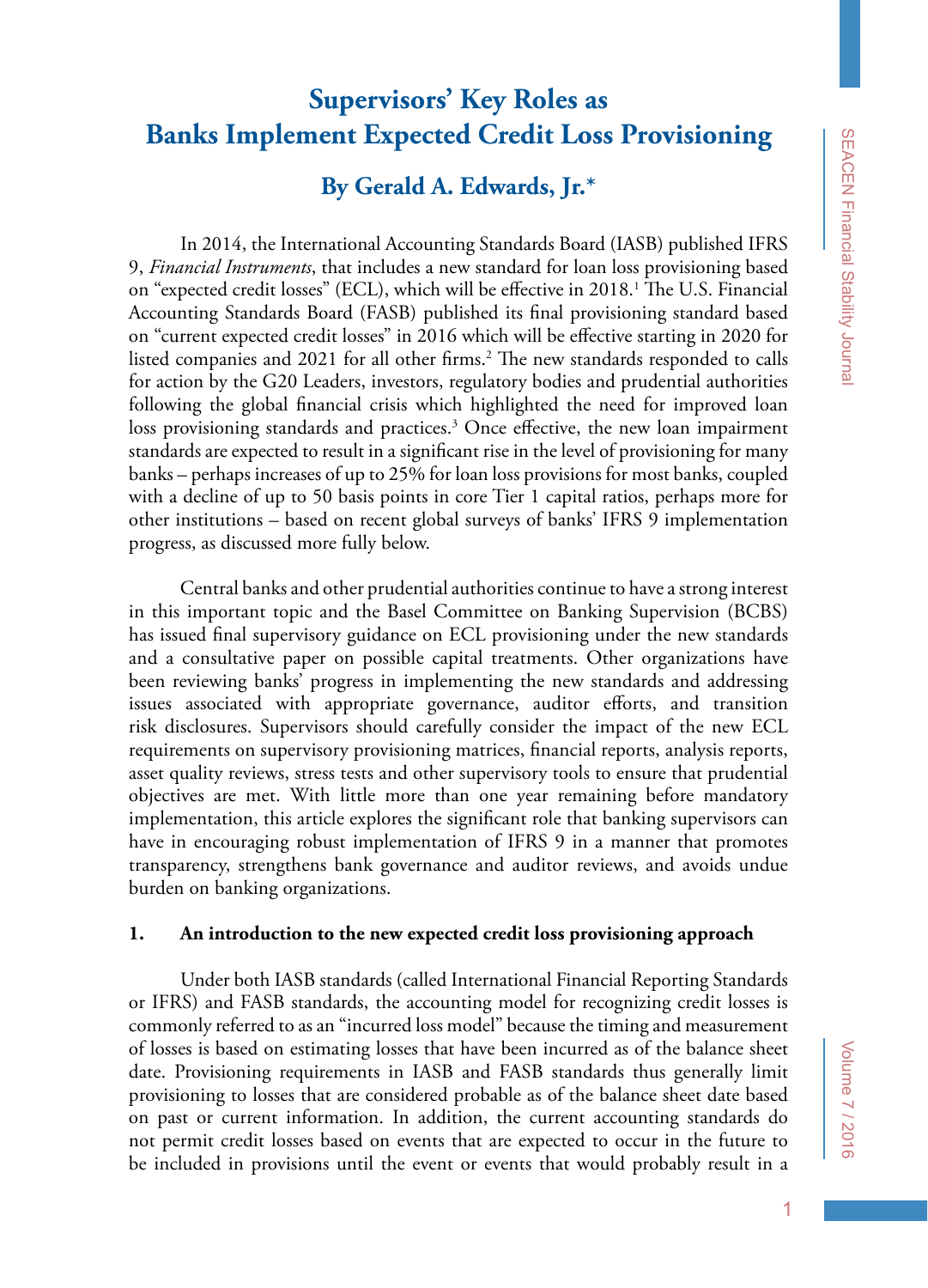loss have occurred, generally supported by observable evidence (e.g., borrower loss of employment, decrease in collateral values, past due status). These events are sometimes referred to as "triggering events".

The experience of the global financial crisis highlighted the delayed recognition of credit losses caused by the incurred loss standards which, during the "good years" before crises, preclude banks from provisioning appropriately for credit losses likely to arise from emerging risks. These delays resulted in the recognition of credit losses that were widely regarded as "too little, too late."

As part of a joint approach to address the reporting issues arising from the global financial crisis, the IASB and FASB formed the Financial Crisis Advisory Group (FCAG) in October 2008 and asked FCAG to consider how improvements in financial reporting could help enhance investors' confidence in financial markets. FCAG's members were senior leaders with broad international financial markets experience and were joined by participating official observers representing the Financial Stability Board (FSB), BCBS and key global banking, insurance and securities regulators. In July 2009, the FCAG report identified delayed recognition of credit losses associated with loans (and other financial instruments) and the complexity of multiple impairment approaches for different types of financial assets as primary weaknesses in accounting standards and their application. The FCAG report included a recommendation that the IASB and FASB explore alternatives to the incurred loss model that would use more forward-looking information. Moreover, this recommendation was also consistent with investors' comments and FSB and BCBS recommendations to the G20 Leaders and accounting standard setters in 2009. Since 2009 the BCBS has also provided extensive technical comments to the IASB and FASB on their proposed impairment standards through its High Level Working Group on the G20 Accounting Recommendations and the Accounting Task Force (now the "Accounting Experts Group").<sup>4</sup>

The new impairment requirements of IFRS 9 are designed to provide financial statement users with more useful information about a company's ECL on financial instruments that are not accounted for at fair value through profit or loss (e.g., trading portfolios). The impairment approach requires banks and other companies to recognize ECL and to update the amount of expected credit losses recognized at each reporting date to reflect changes in the credit risk of financial assets. The IASB approach is forward-looking and eliminates the threshold for the recognition of expected credit losses, so that it is no longer necessary for a "triggering event" to have occurred before credit losses are reported. IFRS 9 requires companies to base their measurements of ECL on reasonable and supportable information that is available without undue cost or effort, and that includes historical, current and – *for the first time* – forecast information. Thus, the effects of possible future credit loss events on expected credit losses must be considered.<sup>5</sup>

In summary, all banks and other companies that hold financial assets or commitments to extend credit that are not accounted for at fair value through profit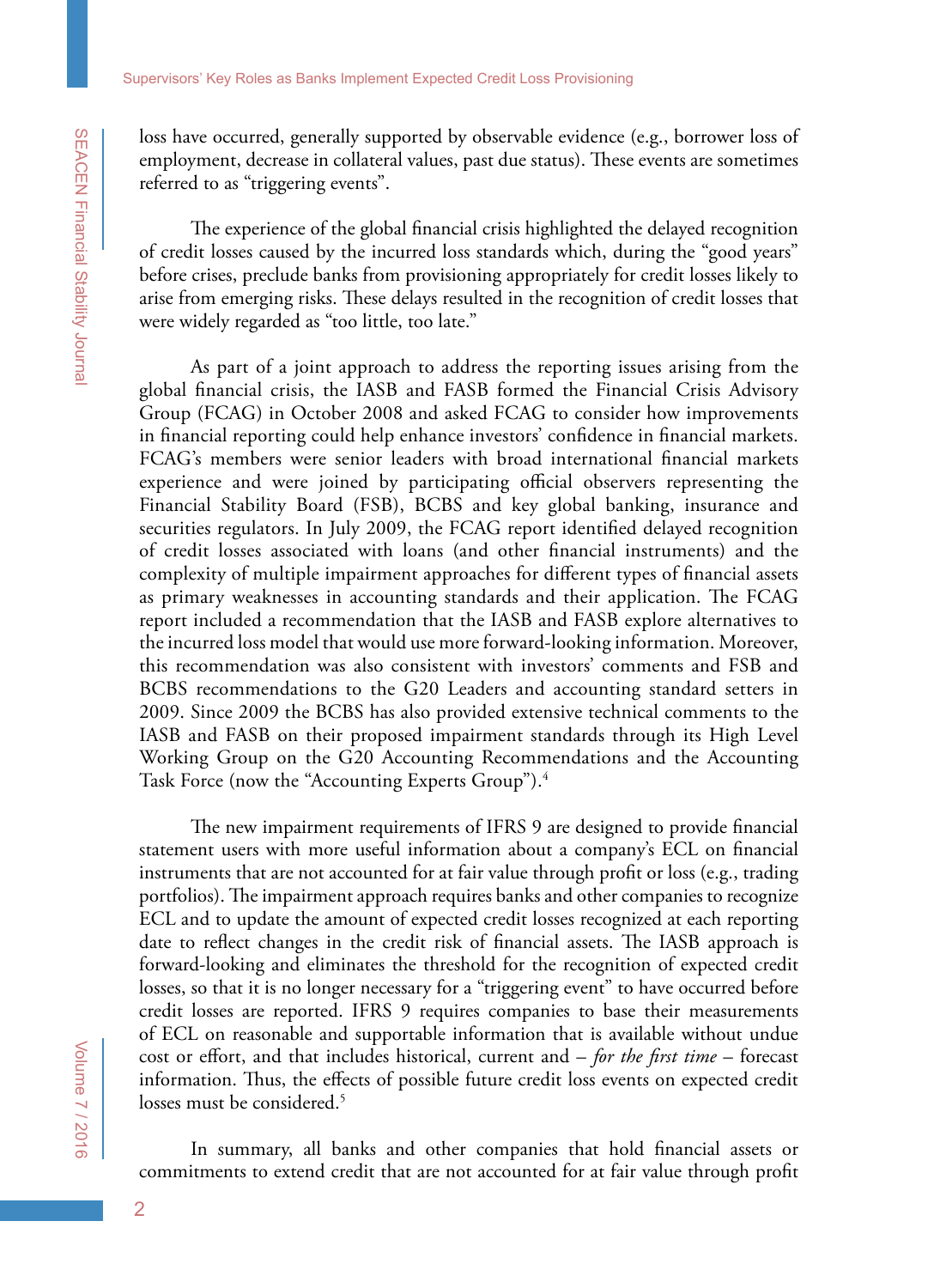or loss (e.g., trading portfolios) would be affected by IFRS 9's impairment rules. This includes loans and other financial assets measured at amortized cost or that are reported at "fair value through other comprehensive income" (like today's availablefor-sale assets), trade receivables and lease receivables, loan commitments and financial guarantee contracts.

As summarized below and in Figure 1, IFRS 9 requires banks and other companies to report ECL in three stages as deterioration in credit quality takes place after initial recognition of loans.<sup>6</sup> For stage 1, they would report "12-month expected credit losses" and for stages 2 and 3, full "lifetime expected credit losses" would be reported.



### **Figure 1 IFRS 9 Impairment Stages**

Source: Adapted from IASB Project Summary: *IFRS 9 Financial Instruments*, July 2014.

**Stage 1.** As soon as a financial instrument is originated or purchased, 12-month ECL are recognized as an expense and a loss allowance is established. This serves as a proxy for the initial expectations of credit losses. For financial assets, interest revenue is calculated on the gross carrying amount (i.e., without adjustment for the loss allowance).

A bank or other company would calculate 12-month ECL as the portion of lifetime expected credit losses that represent the expected credit losses that result from default events on a financial instrument that are possible within the 12 months after the reporting date. The IASB stresses that this is not the expected cash shortfalls over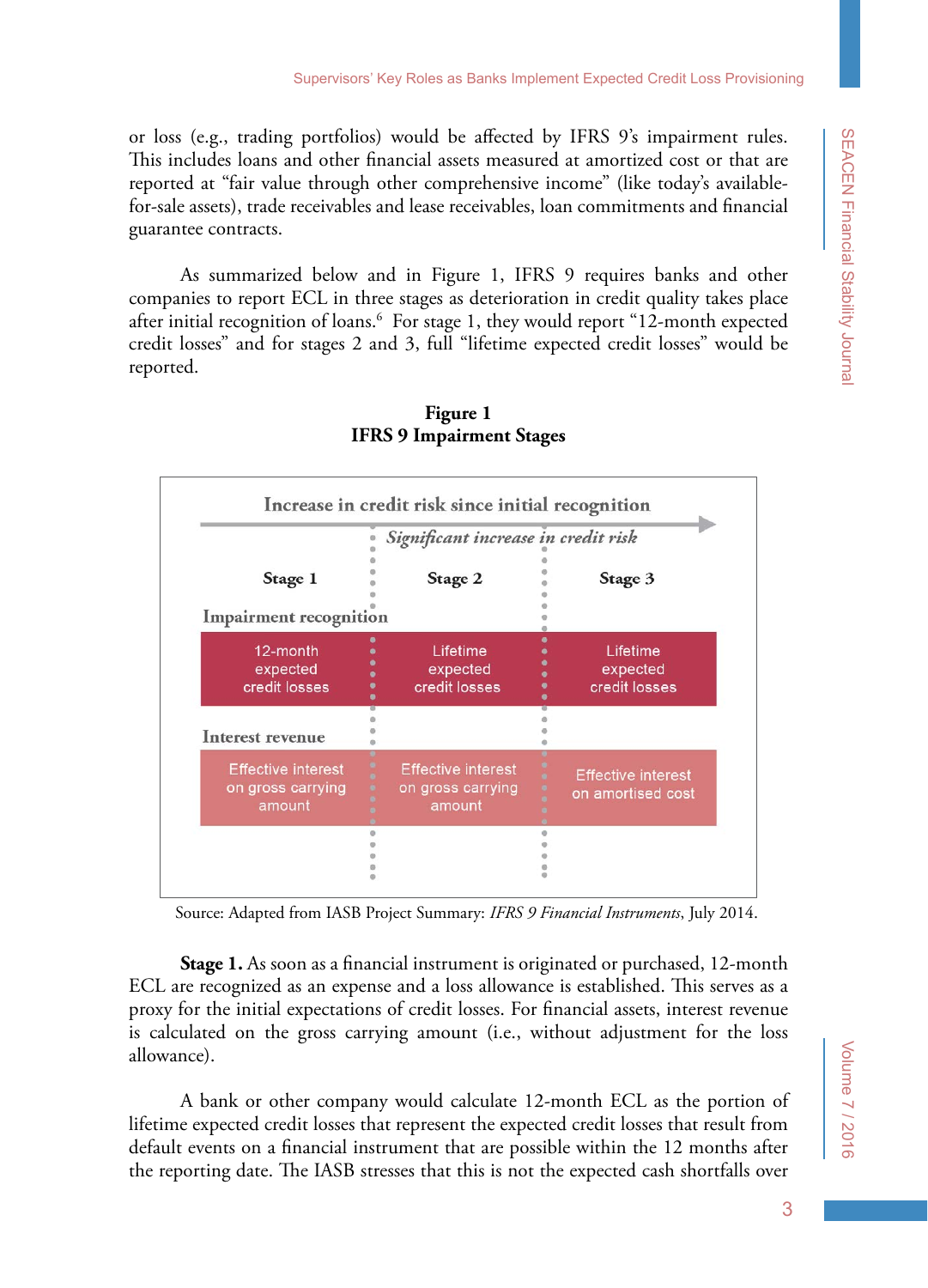the next twelve months—instead, it is the effect of the entire credit loss on an asset weighted by the probability that this loss will occur in the next 12 months. Also, 12-month ECL are not the credit losses on assets that are forecast to default in the next 12 months, and if a bank can identify such assets or a portfolio of such assets that are expected to have increased significantly in credit risk, their lifetime ECL must be recognized.

If a financial instrument is determined to have "low credit risk" at the reporting date – for example, a loan or debt security with an investment grade rating – a bank may assume that the credit risk of the financial instrument has not increased significantly since initial recognition. Credit risk is considered low if the financial instrument has a low risk of default, the borrower has a strong capacity to meet its contractual cash flow obligations in the near term and adverse changes in conditions in the longer term may, but will not necessarily, reduce the ability of the borrower to fulfil its obligations.

**Stage 2.** When the credit risk increases (or credit quality deteriorates) significantly and the resulting credit quality is not considered to be "low credit risk," full lifetime ECL would be reported (if the credit quality deteriorates significantly from that at origination or purchase). The increase in the provisions resulting from a move from 12-month to lifetime ECL is typically expected to be significant. The calculation of interest revenue on financial assets remains unchanged from the approach set forth for Stage 1.

Under IFRS 9, lifetime ECL are an expected present value measure of losses that arise if borrowers default on their obligations throughout the life of the financial assets. They are the weighted average credit losses with the probability of default as the weight. Since expected credit losses consider the amount and timing of payments, a credit loss (i.e., a cash shortfall) arises even if the bank expects to be paid in full but later than when contractually due. Banks and other companies should base their measurement of ECL on relevant information about past events, including historical credit loss events for similar financial instruments, current conditions and reasonable and supportable forecasts.

Assessment of significant increases in credit risk may be done on a collective basis, for example on a group or sub-group of financial instruments. This should ensure that lifetime ECL are recognized when there is a significant increase in credit risk even if evidence of that increase is not yet available on an individual level. However, regardless of the way in which an entity assesses significant increases in credit risk, there is a *rebuttable presumption* that the credit risk on a financial asset has increased significantly since initial recognition when contractual payments are more than 30 days past due. The IASB stresses that the rebuttable presumption is not an absolute indicator, but is presumed to be the latest point at which lifetime ECL should be recognized even when using forward-looking information.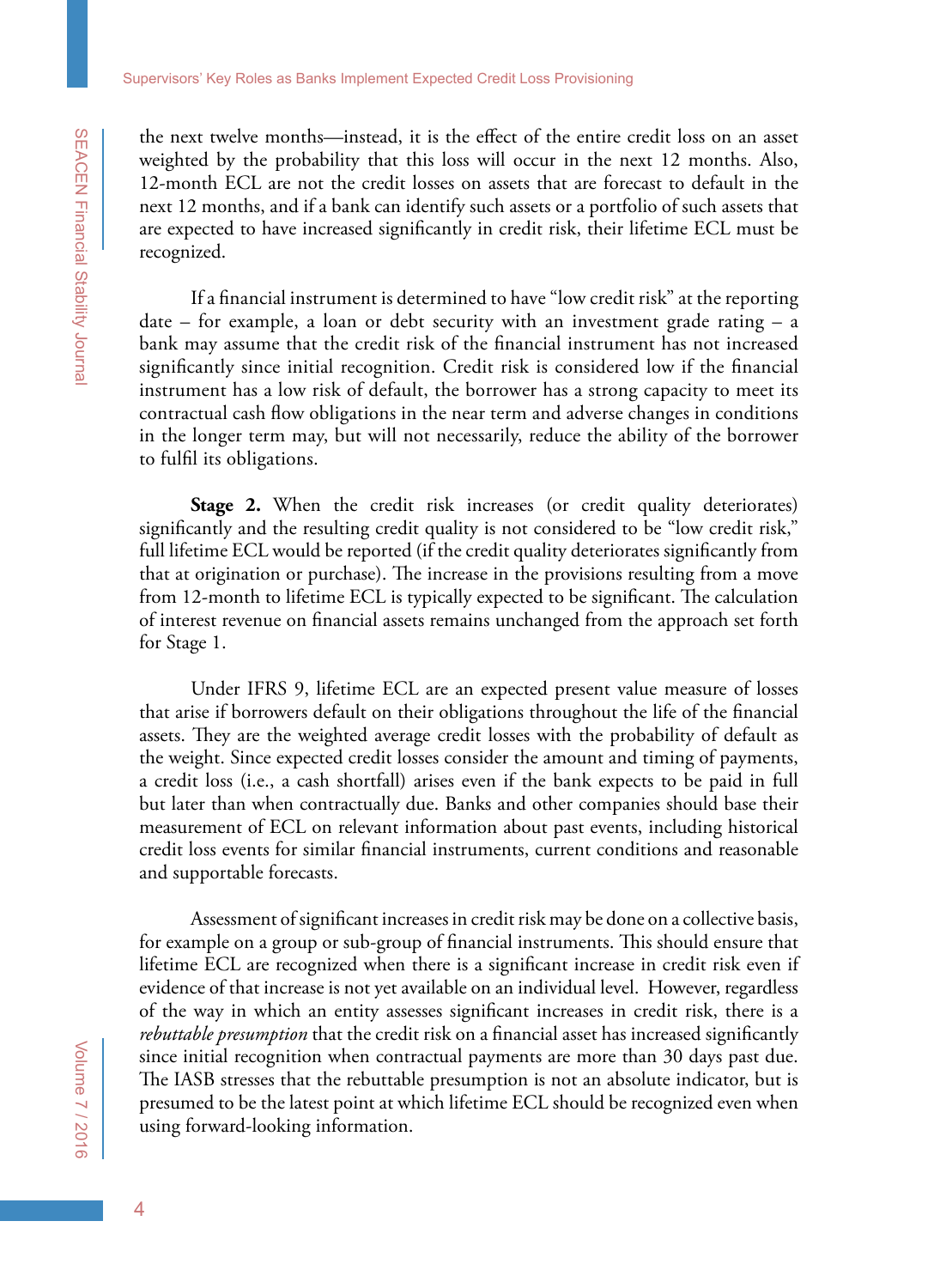**Stage 3.** This stage occurs when the credit quality of a financial asset deteriorates to the point that credit losses are incurred or the asset is credit-impaired. Lifetime ECL would continue to be reported for loans in this stage of credit deterioration but interest revenue is calculated based on the lower net amortized cost carrying amount (i.e., the gross carrying amount adjusted for the loss allowance).

Thus, the IFRS 9 approach initially recognizes a portion of the lifetime expected credit losses, and then the full lifetime ECL only after significant deterioration in credit quality is expected. The IASB believes that this approach ensures more timely recognition of expected credit losses than the existing incurred loss model; distinguishes between financial instruments that have significantly deteriorated in credit quality and those that have not; and better approximates economic expected credit losses.

As discussed below, IFRS 9 also includes new guidance on loan write-offs which was not included in the current standard, IAS 39, *Financial Instruments: Recognition and Measurement*. Moreover, IFRS 9 requires extensive new qualitative and quantitative disclosures about credit risk management policies, expected credit losses, loan writeoffs, and changes in the credit risk of the loan portfolio and other financial instruments subject to its impairment approach.

The standard is mandatorily effective for annual periods beginning on or after January 1, 2018, although earlier adoption is permitted.

### **2. Summary of the main differences between the IASB and FASB approaches**

Two key differences between the IASB and FASB expected credit loss approaches will be addressed in this article. First, the FASB has adopted a single measurement objective that results in the recognition of lifetime ECL for all exposures in scope and, thus, there is no need to categorize these exposures as being in Stages 1, 2 or 3. This is illustrated in Figure 2.

| <b>Expected credit losses (ECL) measurement</b> |                      |                                                                                         |                     |  |  |  |
|-------------------------------------------------|----------------------|-----------------------------------------------------------------------------------------|---------------------|--|--|--|
|                                                 | Performing<br>assets | <b>Underperforming assets</b><br>(assets with a significant<br>increase in credit risk) | Impaired<br>assets  |  |  |  |
| <b>IASB</b>                                     | "Stage 1"            | "Stage 2"                                                                               | "Stage 3"           |  |  |  |
|                                                 | 12-month ECL         | <b>Lifetime ECL</b>                                                                     | <b>Lifetime ECL</b> |  |  |  |
| <b>FASB</b>                                     | Lifetime ECL         |                                                                                         |                     |  |  |  |

#### **Figure 2**

Source: *Regulatory treatment of accounting provisions*, BCBS, October 2016.

Volume 7 / 2016

/olume 7 / 2016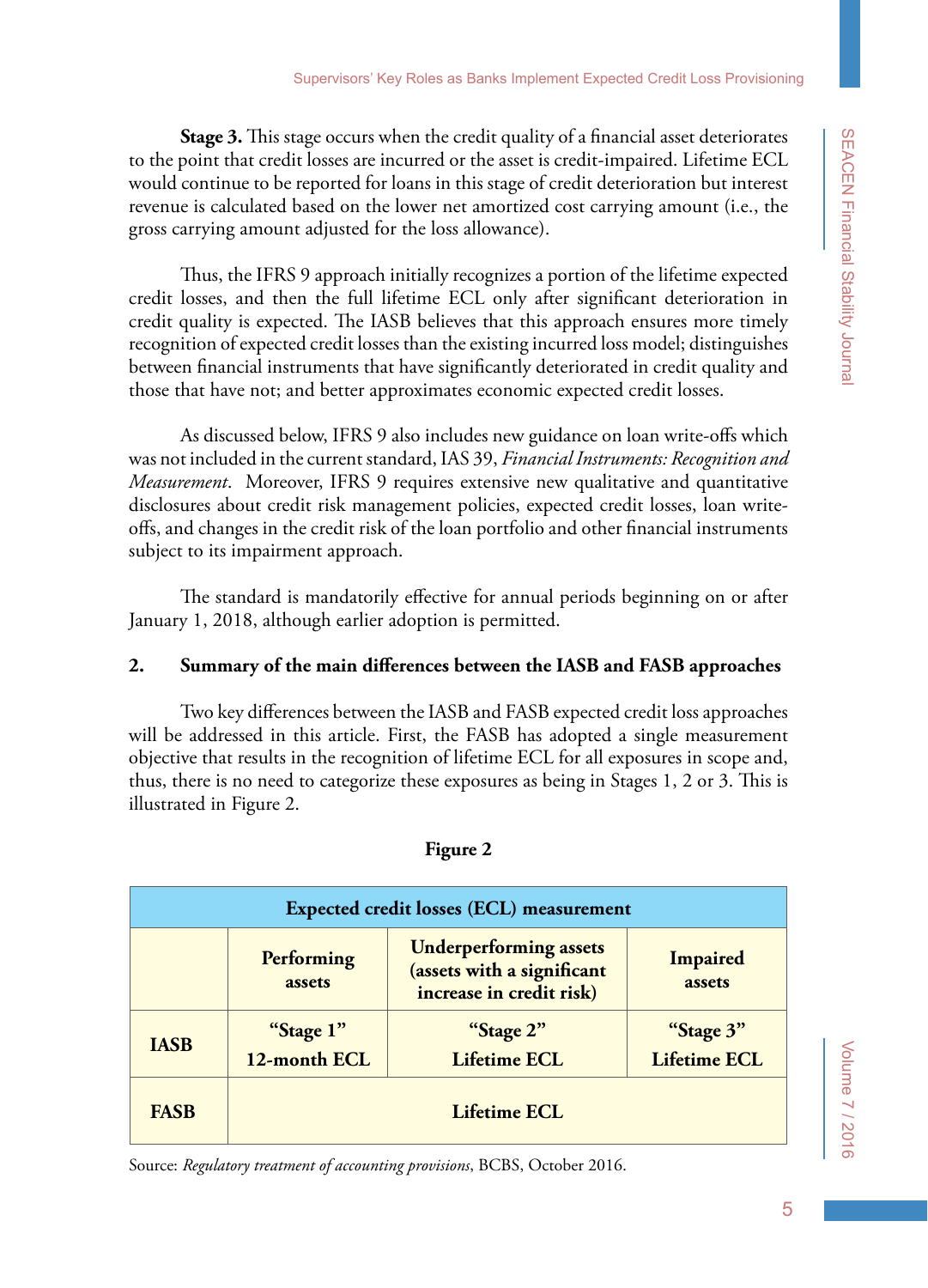Since lifetime ECL are recorded for all exposures, the recognition of credit losses is expected to be earlier and more significant under the FASB approach. This is illustrated in Figure 3.



**Figure 3**

Source: Adapted from Snapshot: *Financial Instruments: Expected Credit Losses*, IASB, March 2013.

Figure 3 illustrates that expected loss impairment approaches of both the IASB and FASB should result in earlier recognition of credit losses than under the incurred loss impairment model. In Figure 3, the red line approximates the recognition of credit losses under the IASB's expected credit loss approach (12-month ECL for loans in Stage 1, followed by lifetime ECL for loans experiencing significant credit quality deterioration in Stages 2 and 3). The blue line in Figure 3 approximates the way that the FASB expected loss approach (essentially, lifetime expected credit losses) would recognize credit losses. Assuming robust forward-looking estimates, both impairment approaches would recognize credit losses well before they would be reported under the incurred loss model (the right-most black vertical "dashed" line in Figure 3). In addition, officials from the FASB, IASB, the banking industry, and prudential authorities have noted that the FASB approach will likely result in more "upfront" recognition of expected credit losses than the IASB approach. This can be seen in Figure 3, as the blue line (the FASB approach, essentially, lifetime ECL) initially exceeds the red line (the IASB 12-month ECL under Stage 1) until serious credit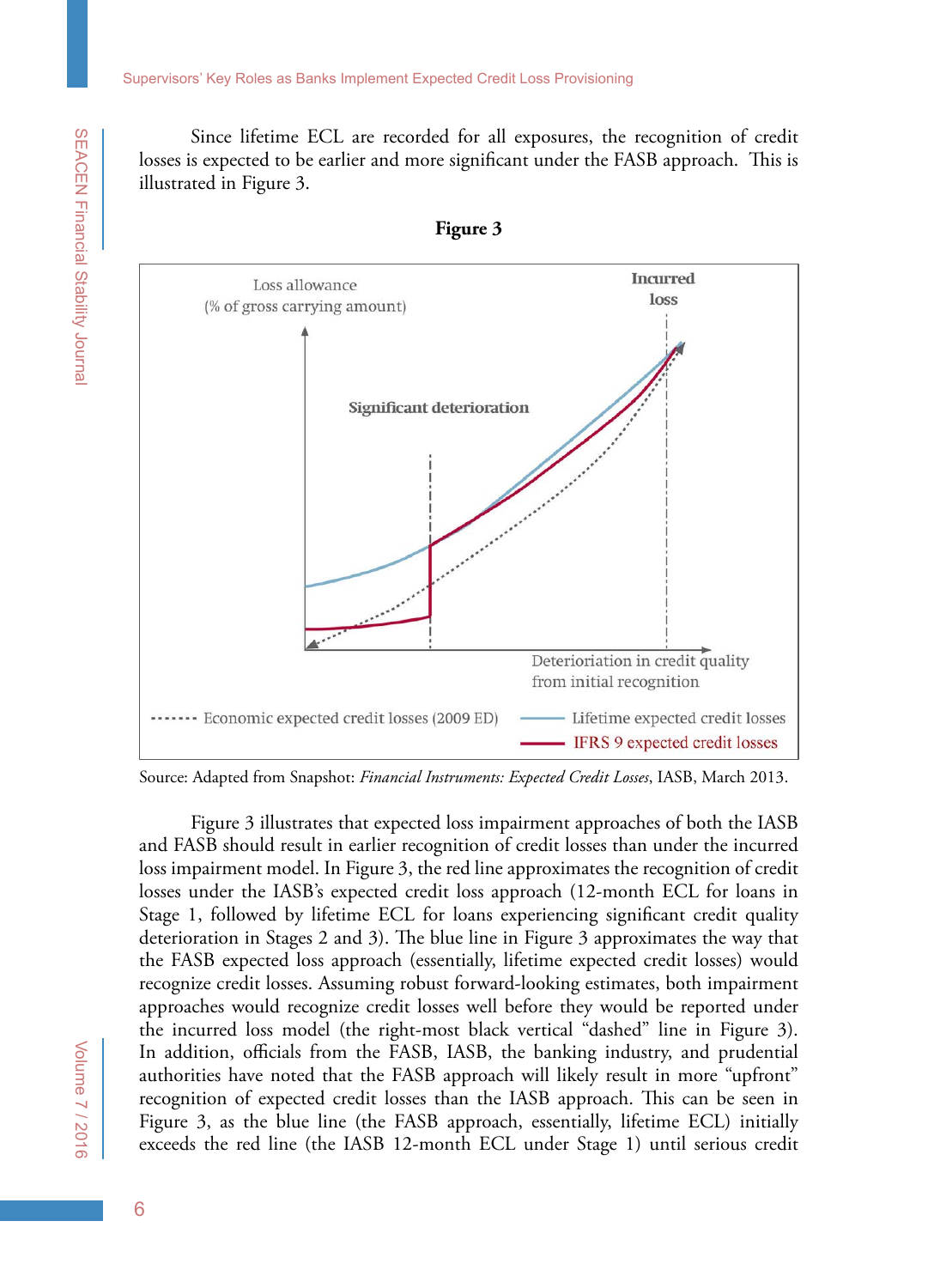quality deterioration occurs (at which point, in Stages 2 and 3, the IASB approach also requires use of lifetime ECL).

From a supervisory perspective, the second key IASB-FASB difference involves income recognition on problem loans. IFRS 9 continues to allow the accrual of interest income on nonperforming loans but in some cases this may exceed the amount of interest income that the bank receives in cash. Unlike IFRS 9, the new FASB standard does *not* provide proscriptive guidance that precludes a bank from putting an instrument on nonaccrual status, but instead permits existing U.S. nonaccrual accounting practices to continue. As with current U.S. generally accepted accounting principles (GAAP), the new FASB standard allows a bank or other creditor to use existing accounting methods for recording payments received on nonaccrual assets, including a cash basis method, a cost recovery method, or some combination of both. Concern has been expressed that income recognition on nonperforming loans coupled with inadequate loan loss provisioning and delayed loan write-off practices have provided disincentives for banks in certain countries following IFRS to reduce their excessive levels of nonperforming loans.<sup>7</sup> Similar concerns prompted the European Central Bank (ECB) to recently propose including information on both accrued interest income on nonperforming loans as well as cash interest income received (similar to nonaccrual treatment) for nonperforming loans for supervisory reporting purposes and to also propose public disclosure of this information by banks to promote transparency and market discipline.<sup>8</sup> This type of information in both supervisory reporting and public risk disclosures could provide important incentives for certain banks to implement more effective strategies for reducing their nonperforming assets.<sup>9</sup>

### **3. BCBS guidance on expected credit loss provisioning10,11**

After extensive consultation, in December 2015 the BCBS published its final supervisory guidance to address how ECL accounting approaches – whether set forth in IASB, FASB or other accounting standards -- should interact with a bank's overall credit risk practices. It expresses the BCBS' support for the use of ECL approaches and encourages their application in a manner that will provide incentives for banks to follow sound credit risk management practices and achieve earlier recognition of credit losses than takes place using incurred loss provisioning approaches. Recent BCBS consultative documents issued in October 2016 address possible approaches to regulatory capital requirements on expected loss provisioning under the Basel capital framework. The December 2015 guidance replaces the BCBS' 2006 loan loss provisioning guidance<sup>12</sup> and has four main parts:

- An introduction to the objectives, scope and application of the guidance;
- Supervisory guidance for banks on credit risk and accounting for ECL (eight principles);
- Supervisory evaluation of credit risk, ECL, and capital adequacy (three principles); and
- An appendix presenting supervisory guidance specific to banks applying IFRS.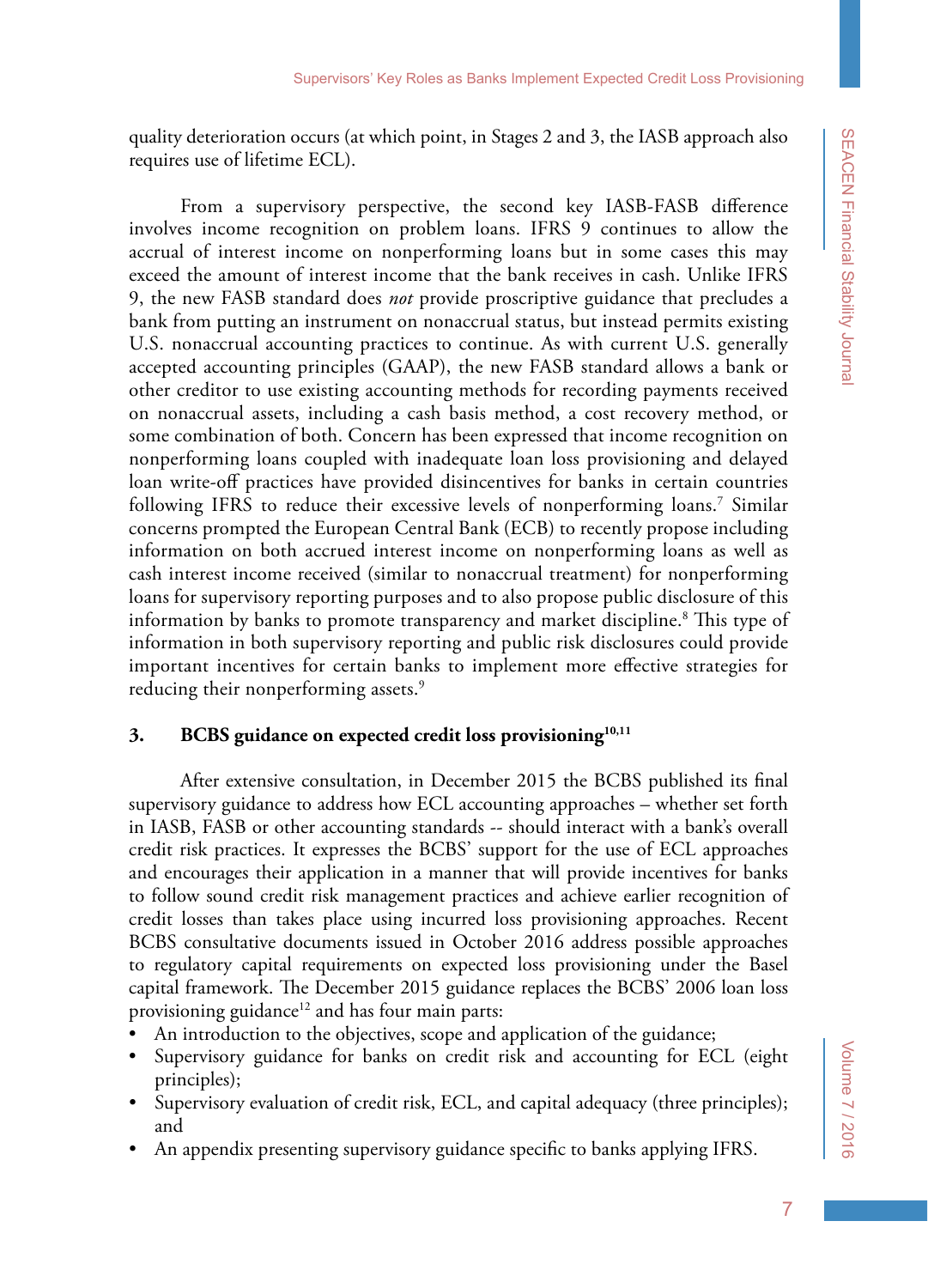At the beginning of the policy document, it states, "This paper is intended to set out supervisory guidance on accounting for expected credit losses that does not contradict applicable accounting standards established by standard setters. Representatives of the IASB have been provided with the opportunity to comment on this document and have not identified any aspects of it that would prevent a bank from meeting the impairment requirements of International Financial Reporting Standard (IFRS) 9 Financial Instruments."

The BCBS understands that the implementation of ECL accounting frameworks will require an investment in resources and in system development and system upgrades. However, because the accounting standard setters have given banks and other firms over three years to transition to the new accounting requirements, the BCBS expects internationally active banks to ensure a disciplined, high-quality implementation of the ECL accounting requirements.

The BCBS notes that banks may have well-established regulatory capital models for the measurement of expected losses. However, due to differences between the objectives and inputs for accounting versus capital purposes, while these models may be used as important starting points for estimating ECL for accounting purposes, regulatory capital models may *not* be directly usable without adjustment in the measurement of accounting ECL. For example, as illustrated in Figure 4, the Basel capital framework's expected loss calculation for regulatory capital differs from accounting ECL in that the Basel capital framework's probability of default (PD) may be "through the cycle" and is based on a 12-month time horizon. Additionally, loss-given-default (LGD) in the Basel capital framework reflects downturn economic conditions.<sup>13</sup>

| Figure 4                                             |
|------------------------------------------------------|
| Differences between IASB and FASB ECL approaches and |
| <b>Basel Capital Models</b>                          |

| Performing assets and under-performing assets<br>(with a significant increase in credit risk) |                        |                                                                                                         |             |                        |  |  |  |
|-----------------------------------------------------------------------------------------------|------------------------|---------------------------------------------------------------------------------------------------------|-------------|------------------------|--|--|--|
|                                                                                               |                        | <b>IASB</b>                                                                                             | <b>FASB</b> | <b>Basel Committee</b> |  |  |  |
| <b>PD</b>                                                                                     | Measurement<br>period  | 12 months (Stage 1)<br>Lifetime (Stage 2-3)                                                             | Lifetime    | 12 months              |  |  |  |
|                                                                                               | Cycle<br>sensitiveness | Point-in-time, considering<br>forward-looking information,<br>including macroeconomic factors           |             | <b>Economic cycle</b>  |  |  |  |
| LGD/<br><b>EAD</b>                                                                            | Measurement            | <b>Neutral</b> estimate, considering<br>forward-looking information,<br>including macroeconomic factors |             | Downturn<br>estimate   |  |  |  |

Source: Adapted from *Regulatory treatment of accounting provisions*, BCBS, October 2016.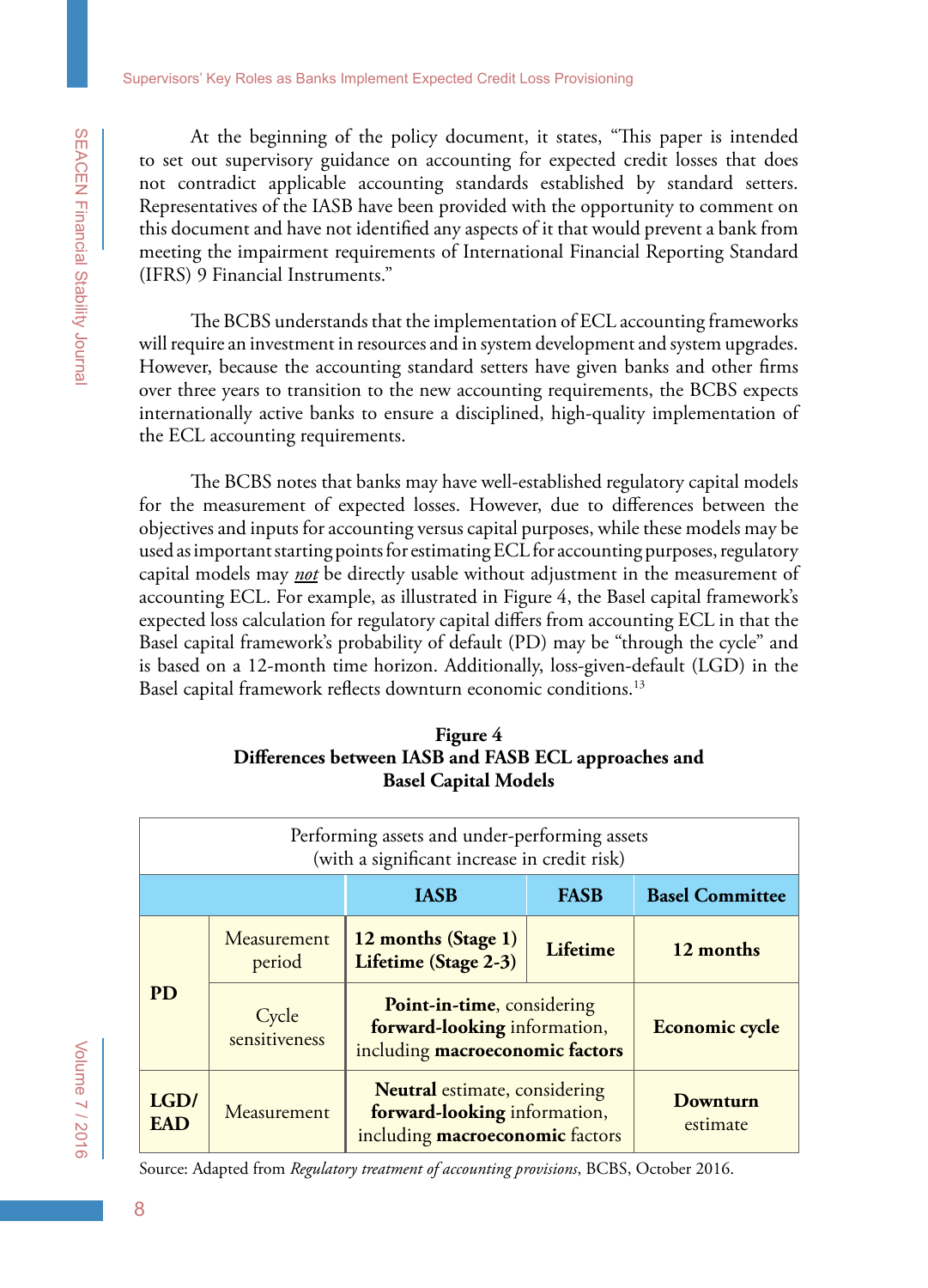Consistent with the Basel Core Principles, the BCBS recognizes that supervisors may adopt proportionate approaches that should enable banks to adopt sound allowance methodologies commensurate with the size, complexity, structure, economic significance, risk profile and all other relevant facts and circumstances.

The principle of materiality is important to accounting practices. However, the BCBS stresses that this should not result in individual exposures or portfolios being considered immaterial if, cumulatively, these represent a material exposure to the bank. In addition, materiality should not be assessed solely based on potential impacts on the profit and loss statement at the reporting date. For example, in the BCBS' view, large portfolios of high-quality credit exposures should be considered material.

The 11 principles for banks and supervisors are listed in Figure 5. In discussing the principles in the supervisory guidance, the BCBS highlights that:

- Sound bank methodologies for assessing credit risk and estimating ECL should cover all lending exposures, including for restructured and credit impaired loans;
- Robust bank credit risk rating processes should result in sufficiently granular groupings based on shared credit risk characteristics, and should be subject to independent reviews;
- The information that banks consider in estimating ECL must go beyond historical and current data to consider relevant forward-looking information, including macroeconomic factors, that affect collectability and credit risk;
- Clear roles and responsibilities for model validation are needed along with adequate independence and competence, sound documentation, and independent process review;
- Appropriate model validation scope and methodology include a systematic process of evaluating the model's robustness, consistency and accuracy as well as its continued relevance to the underlying portfolio, and should include a review of model inputs, model design and model outputs/performance;
- Experienced credit judgment is essential to the estimation of expected credit losses (e.g., in adjusting historical information to reflect current conditions and trends, and assessing the potential impact of all reasonable and supportable forward-looking information on ECL estimates) and the use of experienced credit judgment needs appropriate documentation and oversight; moreover, banks should use their experienced credit judgment in determining the range of relevant information that should be considered and whether information is considered reasonable and supportable; and
- Supervisors may make use of the work performed by banks' internal and external auditors in reviewing banks' credit risk assessment and ECL measurement functions.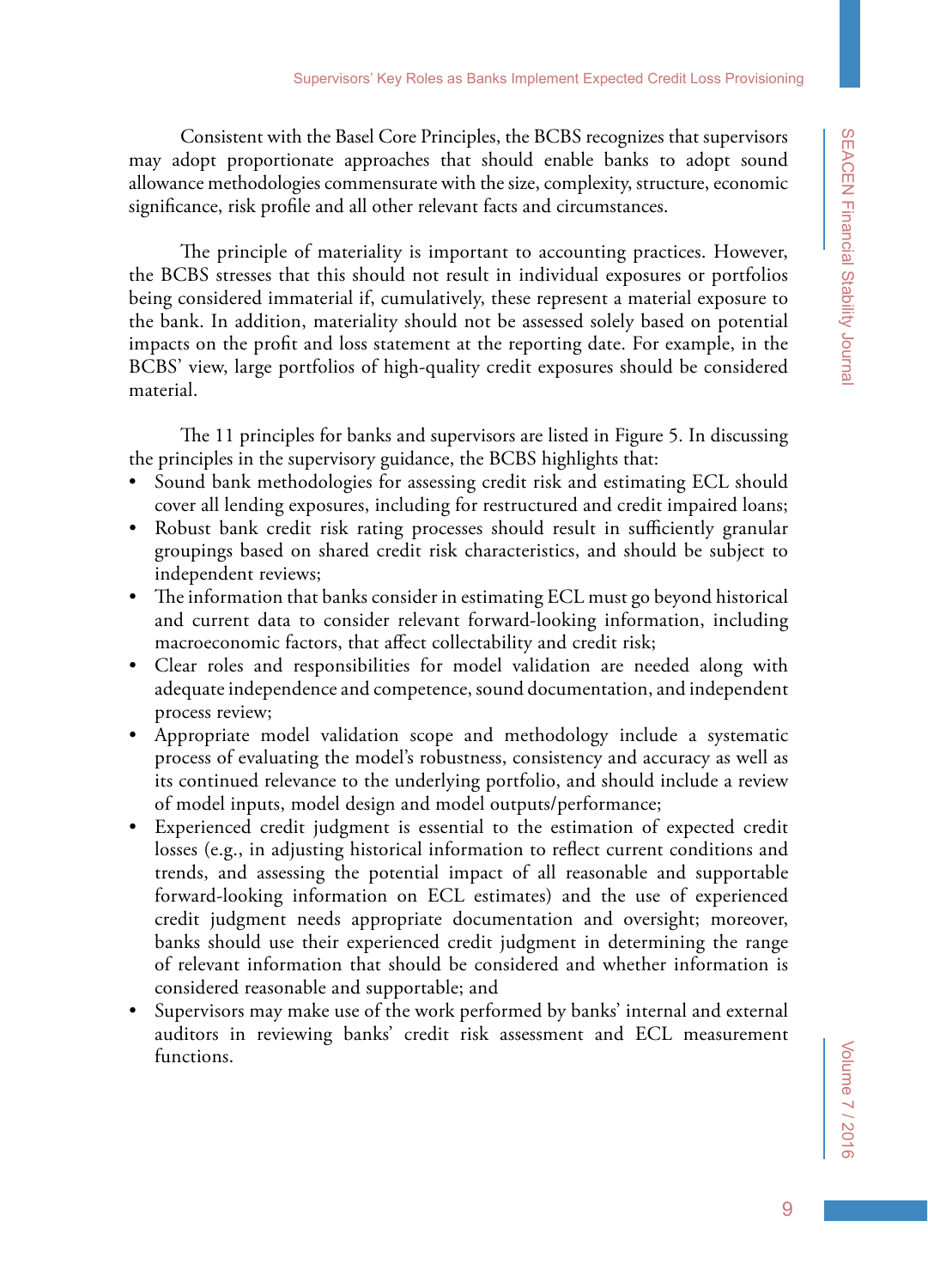## **Figure 5 BCBS principles for banks and supervisors**

**Supervisory guidance principles (expectations for banks)**

**Principle 1 – Board and management responsibilities:** A bank's board of directors (or equivalent) and senior management are responsible for ensuring that the bank has appropriate credit risk practices, including an effective system of internal control, to consistently determine adequate allowances in accordance with the bank's stated policies and procedures, the applicable accounting framework and relevant supervisory guidance.

**Principle 2 – Sound ECL methodologies**: A bank should adopt, document and adhere to sound methodologies that address policies, procedures and controls for assessing and measuring credit risk on all lending exposures. The measurement of allowances should build upon those robust methodologies and result in the appropriate and timely recognition of ECL in accordance with the applicable accounting framework.

**Principle 3 – Credit risk rating process and grouping:** A bank should have a credit risk rating process in place to appropriately group lending exposures on the basis of shared credit risk characteristics.

**Principle 4 – Adequacy of the allowance:** A bank's aggregate amount of allowances, regardless of whether allowance components are determined on a collective or an individual basis, should be adequate and consistent with the objectives of the applicable accounting framework.

**Principle 5 – ECL model validation:** A bank should have policies and procedures in place to appropriately validate models used to assess and measure expected credit losses.

**Principle 6 – Experienced credit judgment:** A bank's use of experienced credit judgment, especially in the robust consideration of reasonable and supportable forwardlooking information, including macroeconomic factors, is essential to the assessment and measurement of expected credit losses.

**Principle 7 – Common data:** A bank should have a sound credit risk assessment and measurement process that provides it with a strong basis for common systems, tools and data to assess credit risk and to account for expected credit losses.

**Principle 8 – Disclosure**: A bank's public disclosures should promote transparency and comparability by providing timely, relevant and decision-useful information.

# **Evaluation principles for supervisors**

**Principle 9 – Credit risk management assessment**: Banking supervisors should periodically evaluate the effectiveness of a bank's credit risk practices.

**Principle 10 – ECL measurement assessment**: Banking supervisors should be satisfied that the methods employed by a bank to determine accounting allowances lead to an appropriate measurement of ECL in accordance with the applicable accounting framework.

**Principle 11 – Capital adequacy assessment**: Banking supervisors should consider a bank's credit risk practices when assessing a bank's capital adequacy.

Source: *Guidance on credit risk and accounting for expected credit losses*, BCBS, December 2015.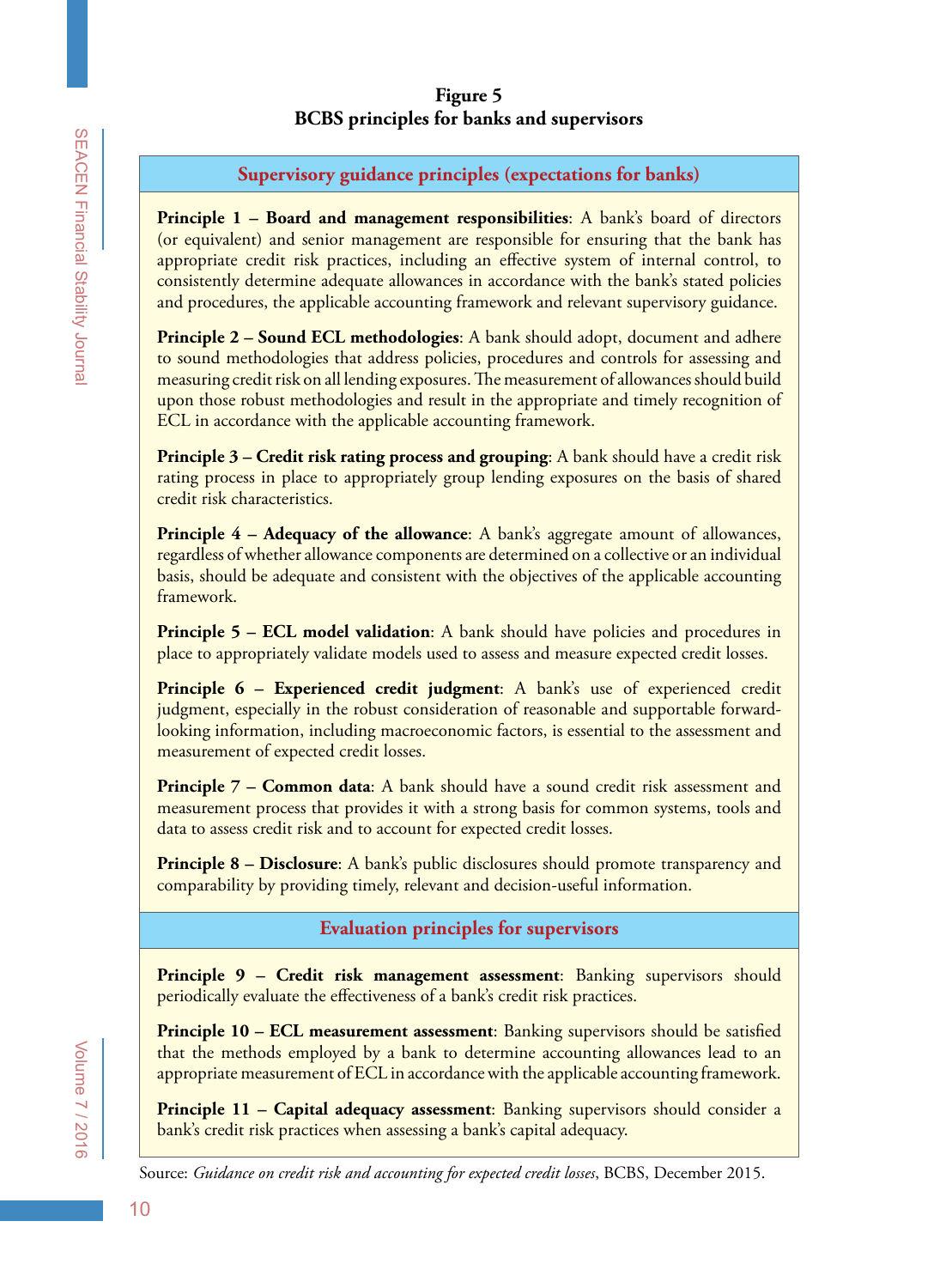The Appendix with guidance for banks following IFRS provides additional supervisory expectations on the loss allowance for 12-month ECL, the assessment of significant increases in credit risk, and the use of practical expedients. It should be read in conjunction with the main section of the guidance.

For allowances for 12-month ECL, the BCBS expects banks will always measure ECL for all lending exposures, and that a nil (zero) allowance will be rare because ECL estimates are a probability-weighted amount – informed by management's experienced credit judgment – that should always reflect the possibility that a credit loss will occur. Consistent with IFRS 9, the BCBS guidance emphasizes that 12-month ECL is the expected cash shortfalls over the life of the lending exposure or group of lending exposures, due to loss events that could occur in the next 12 months, considering all relevant information. The guidance recommends using the BCBS' regulatory default definition (*Revisions to the Basel II market risk framework*, available at [www.bis.org/](www.bis.org/publ/bcbs158.htm) [publ/bcbs158.htm,](www.bis.org/publ/bcbs158.htm) para, 542). For any high-credit-risk exposures with ECL initially measured at 12-month ECL, banks should closely monitor for significant increases in credit risk.

With respect to IFRS 9's required assessment of significant increases in credit risk, this is very challenging and the guidance sets forth the BCBS expectations in this area. For example, the BCBS:

- Strongly endorses the IASB's view that lifetime expected credit losses are generally expected to be recognized before a financial asset becomes past due and that credit risk typically increases significantly before a financial instrument becomes past due or other lagging borrower-specific factors (for example a modification or restructuring) are observed.
- Gives specific guidance on assessing for significant credit risk increases, as summarized in Figure 6; and
- • Emphasizes that, when assessing whether credit risk has increased significantly, banks should consider changes in the risk of default occurring over the expected life of the credit exposure, since it may not always be appropriate to use changes in the 12-month risk of default for this purpose.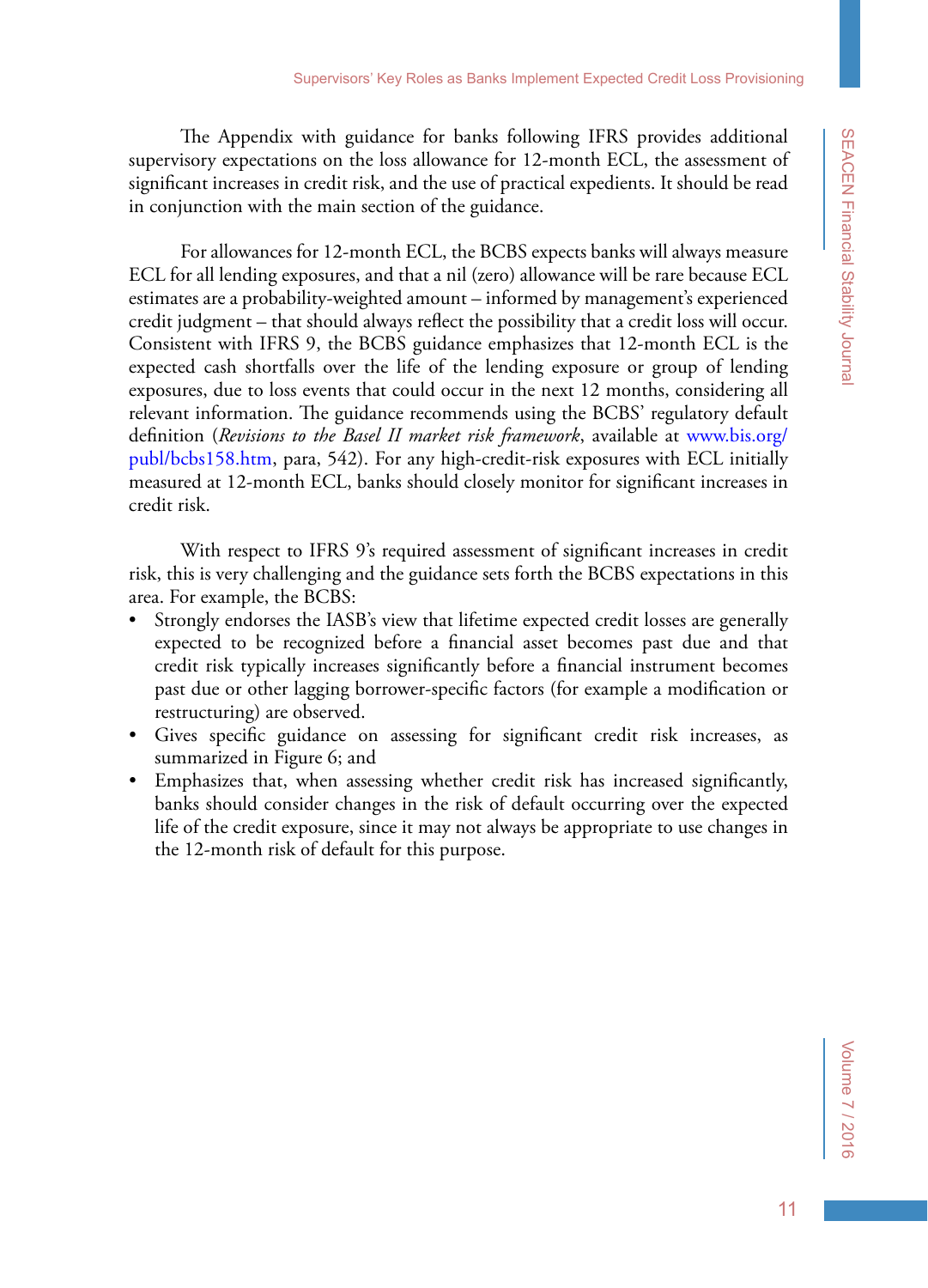### **Figure 6 Conditions and factors that may indicate a significant increase in credit risk**

- A discretionary decision by management such that, were an existing loan newly originated at the reporting date, the element of the price of the loan that reflects the credit risk of the exposure would be significantly higher than it was when the loan was originated because of an increase in the credit risk of the specific borrower or class of borrowers since inception;
- Management's decision to strengthen collateral and/or covenant requirements for new exposures similar to exposures already advanced because of changes in the credit risk of those exposures since initial recognition;
- Borrower downgrades by a recognized credit rating agency, or within a bank's internal credit rating system;
- For performing credits subject to individual monitoring and review, an internal credit assessment summary credit-quality indicator that is weaker than upon initial recognition;
- Deterioration of relevant determinants of credit risk (e.g., future cash flows) for an individual obligor (or pool of obligors); and,
- **Expectation of forbearance or restructuring due to financial difficulties.**
- In addition, banks should consider more general factors such as the deterioration of the macroeconomic outlook relevant to a specific borrower or group of borrowers; and deterioration of prospects for the sector or industries within which a borrower operates.

Source: *Guidance on credit risk and accounting for expected credit losses*, BCBS, December 2015.

In addition to the conditions and factors summarized in Figure 6, the BCBS cautions that modifications or renegotiations of loans and other financial assets can mask increases in credit risk, resulting in ECL being underestimated, delaying the transfer to lifetime ECL for obligors whose credit risk has significantly deteriorated, or can inappropriately result in a move from lifetime ECL measurement back to 12-month ECL measurement. When assessing whether there is a significant increase in credit risk for a modified lending exposure, the BCBS expects a bank to demonstrate whether such modifications or renegotiations have improved or restored the bank's ability to collect principal and interest payments compared with the situation upon initial recognition.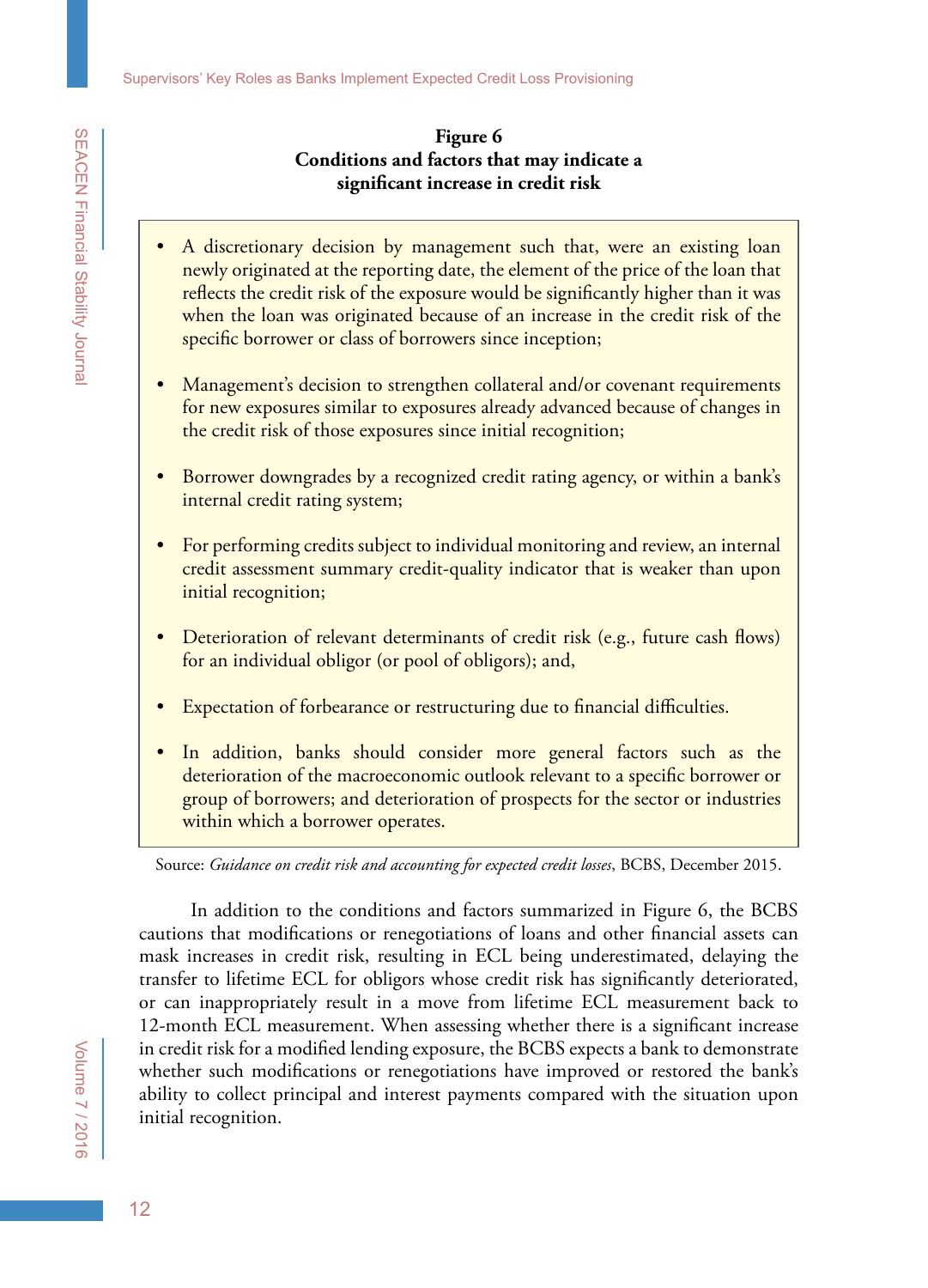With respect to the use of the practical expedients mentioned in IFRS 9, the BCBS expects banks will make limited use of the "low credit risk" exception and will not use "30 days past due" as a primary indicator of when it is appropriate to recognize lifetime ECL. The BCBS expects that any use by banks of these practical expedients should be documented and should be reviewed by banking supervisors.

**Capital adequacy considerations.14** The BCBS recognizes that the new ECL provisioning standards will introduce fundamental changes to banks' provisioning practices and that higher provisions are possible due to the lifetime loss concept and the inclusion of forward-looking information in the assessment and measurement of ECL. While supporting ECL provisioning standards, the BCBS is considering the implications for regulatory capital, *since the impact of ECL provisioning could be significantly more material than currently expected and result in an unexpected decline in capital ratios*, and considering the two-year difference between the IASB and FASB implementation dates.<sup>15</sup> In October 2016, the BCBS released a consultative document that proposed to retain for an interim period the current regulatory expected loss (EL) treatment of provisions under the standardized and the internal ratings-based (IRB) capital approaches for credit risk. In addition, the BCBS requested comments on whether the following possible transition approaches are warranted to allow banks time to adjust to the new ECL accounting standards:

- **Approach 1:** Day 1 impact on CET1 capital spread over a specified number of years;
- **Approach 2:** CET1 capital adjustment linked to Day 1 proportionate increase in provisions; or
- **Approach 3:** Phased prudential recognition of IFRS 9 Stage 1 and 2 provisions.

The BCBS mentioned that its current preference is for Approach 1 because it directly addresses a possible "capital shock" in a straightforward manner. Nevertheless, comments on Approaches 2 and 3 are encouraged because they consider the ongoing evolution of ECL provisions during the transition period and not just the impact at the date of adoption of ECL accounting on banks' provisions and CET1 capital. Once finalized, any transition approach would be accompanied by related Pillar 3 disclosure requirements.

At the same time the BCBS also issued for public comment a discussion paper on policy options for the long-term regulatory treatment of provisions under the new ECL standards, but noted that it has not yet decided to pursue any of the approaches presented in the paper. Comments from the public on the two consultative documents should be provided by January 13, 2017.

### **4. Enhanced risk disclosure needed during the transition period to IFRS 9**

The importance to market confidence of useful disclosure by financial institutions of their risk exposures and risk management practices has been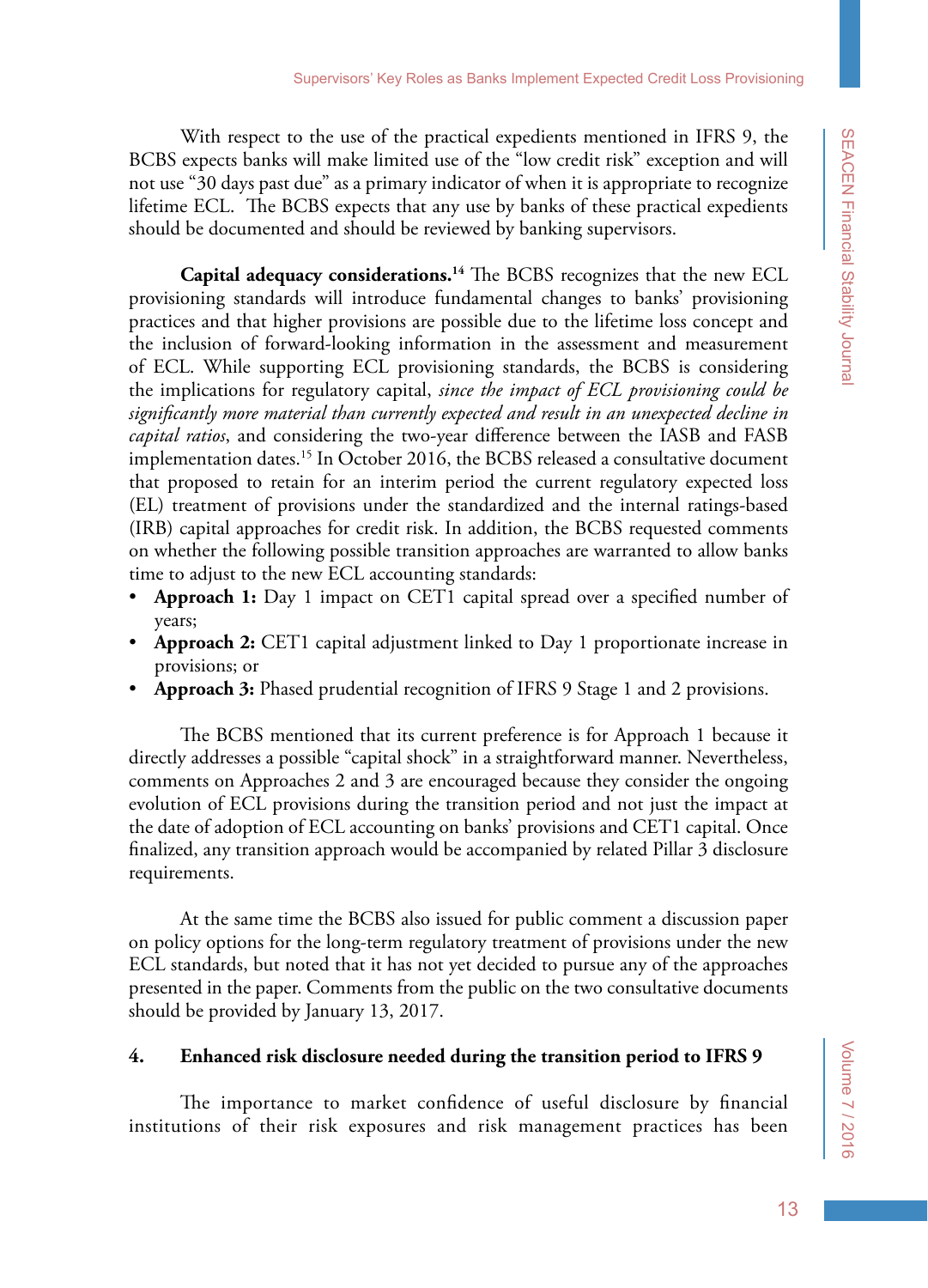underscored during the global financial crisis and its aftermath. In May 2012, the FSB appointed a private-sector task force to develop principles for improved bank disclosures and identify leading practice risk disclosures. The Enhanced Disclosure Task Force (EDTF) was comprised of senior officials and experts representing financial institutions, investors and analysts, credit rating agencies, and external auditors. In October 2012, it reported recommendations to the FSB in which were welcomed by the G20 Leaders, FSB, and the chairs of the IASB and FASB.16 Each year from 2013 to 2015 the EDTF reported ever improving global voluntary implementation of these recommendations in annual implementation progress assessments. For example, in its implementation progress survey for 2015 annual reports, 40 major international banks from Asia, Australia, Europe, and North America participated in the survey.<sup>17</sup>

Given the importance of the new IASB and FASB ECL accounting standards for the banking industry, the FSB requested the EDTF to recommend disclosures to help market participants understand the upcoming changes resulting from ECL approaches and to promote consistency and comparability. The EDTF's report, published in December 2015, found that investors and other financial report users want to understand the specific reasons for any changes at transition in ECL loan loss provisions compared to the existing approach and the ongoing drivers of variability in credit losses.<sup>18</sup> Key areas of user focus during the transition period include:

- concepts and policies developed to implement the new ECL approaches, including the "significant increase in credit risk" assessment required by IFRS 9;
- the specific bank methodologies and estimation techniques developed;
- the impact of moving from an incurred loss approach to an ECL approach;
- • understanding the dynamics of changes in credit losses and their sensitivity to significant assumptions, including those resulting from the application of macroeconomic assumptions;
- any changes made to the governance over financial reporting, and how they link with existing governance over other key areas including credit risk management and regulatory reporting; and
- understanding the differences between accounting ECL and regulatory capital EL.

The EDTF recommended that a gradual and phased approach during the transition period would be most useful to users to give them clearer insights as implementation progresses into the likely impacts of the new ECL standards and to allow users to make increasingly useful comparisons between banks.<sup>19</sup> The initial focus should be on qualitative disclosures but quantitative disclosures – including the impact of ECL approaches – should be added as soon as they can be practicably determined and are reliable but, at the latest, in 2017 annual reports for banks following IFRS. For example, the EDTF recommends banks following IFRS should provide:

• **qualitative disclosures** about general ECL concepts, differences from the current approach, and implementation strategy starting with 2015 and 2016 annual reports;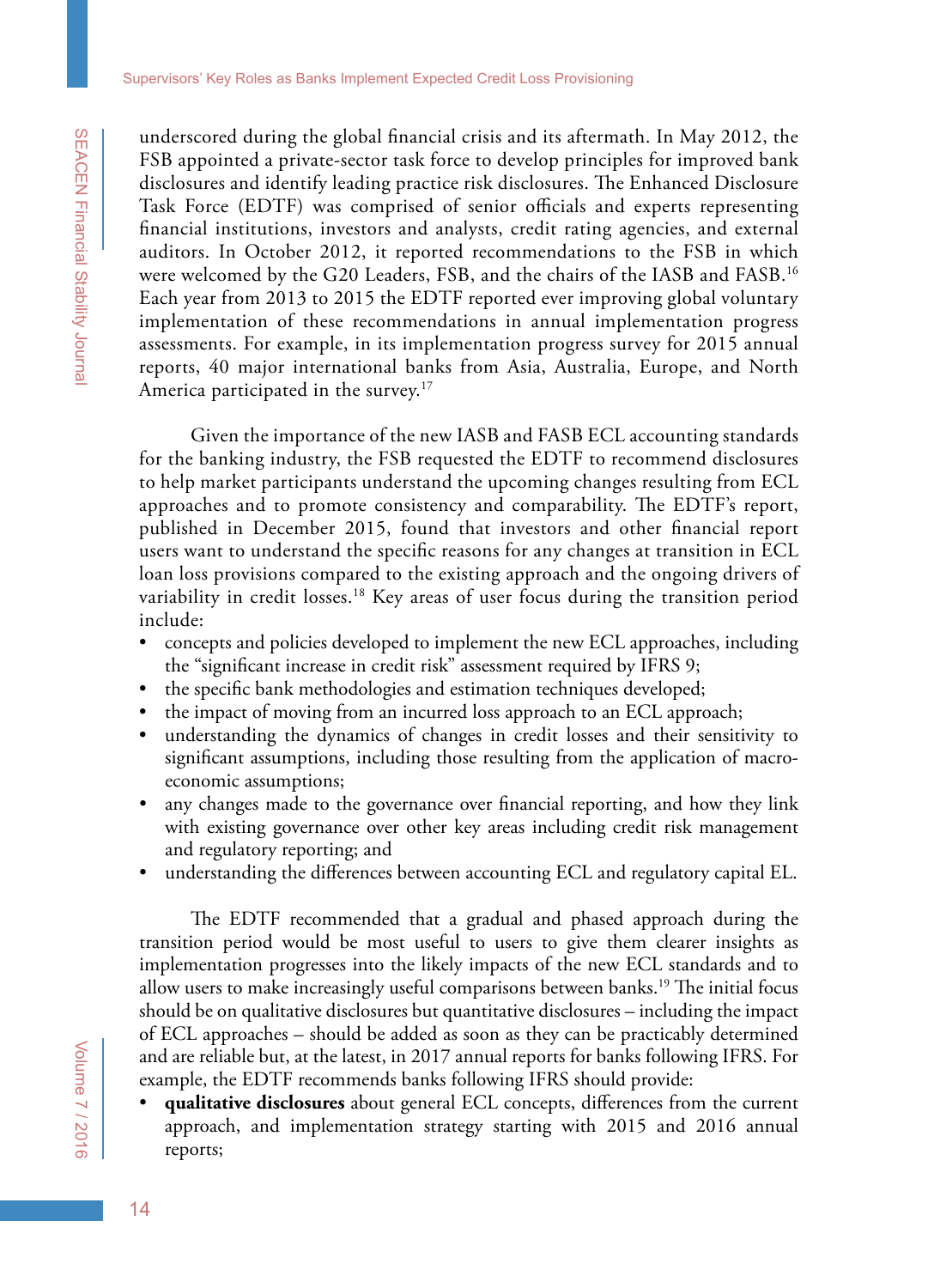- • **qualitative disclosures** about detailed principles, governance organization, and capital planning impact starting with 2016 annual reports; and
- • **disclosure of quantitative assessments** of the impact of adoption of the ECL approach starting when practicable and reliable, but at the latest in 2017 annual reports.

In addition, the EDTF recommended that the granularity of disclosures should improve each year during this transition period. When IFRS 9 becomes effective in 2018 or when adopted if earlier, banks would provide the IASB's required ECL disclosures.20

### **5. Banks' progress in implementing IFRS 9's ECL impairment rules**

In 2016, global surveys by major accounting firms and other organizations noted progress by banks in implementing IFRS 9's ECL impairment approach but found considerable work remains to be completed before 2018. For example, Deloitte's Global Banking IFRS Survey captured the views of 91 banks – 16 from the Asia-Pacific region, seven from Canada, and 69 from Europe, Middle East and Africa – including 16 global systemically important financial institutions  $(SIFIs).<sup>21</sup>$  Key findings in 2016 include:

- • 60% of banks either did not disclose or could not quantify the transition impact of IFRS 9. **Of the banks who responded, the majority estimate that total impairment provisions will increase by up to 25%** across asset classes due to the new ECL approach. (PwC's 2016 global survey of 43 institutions across 10 countries found that, "Overall the majority of the institutions expect IFRS 9 to increase their provision requirements: 19% of respondents expect an increase of 0%-10% in provisions, 32% expect an increase between 10%-30%, while we note that 30% of respondents do not yet have an indication of the impact of IFRS 9."22)
- • **70% of respondents anticipate a reduction of up to 50 bps in core tier 1 capital ratios due to IFRS 9.** However, most banks do not yet know how their regulators will incorporate IFRS 9 ECL allowance estimates into regulatory capital estimates.
- Total estimated program budgets continue to increase. However, more than three quarters of these budgets have yet to be spent, with less than two years to the IFRS 9 effective date.
- Almost half of banks do not have enough technical resources to complete their IFRS 9 project and almost a quarter of these do not believe sufficient skills will be available in the market to cover shortfalls.
- • Most price makers expect that moving to an ECL model will have an impact on product pricing, while most price takers still think that this is unlikely to have an impact on product pricing.
- • In general, approximately half of participants are unsure of the answer to many key ECL modelling design questions, which may delay banks' IFRS 9 implementation programs.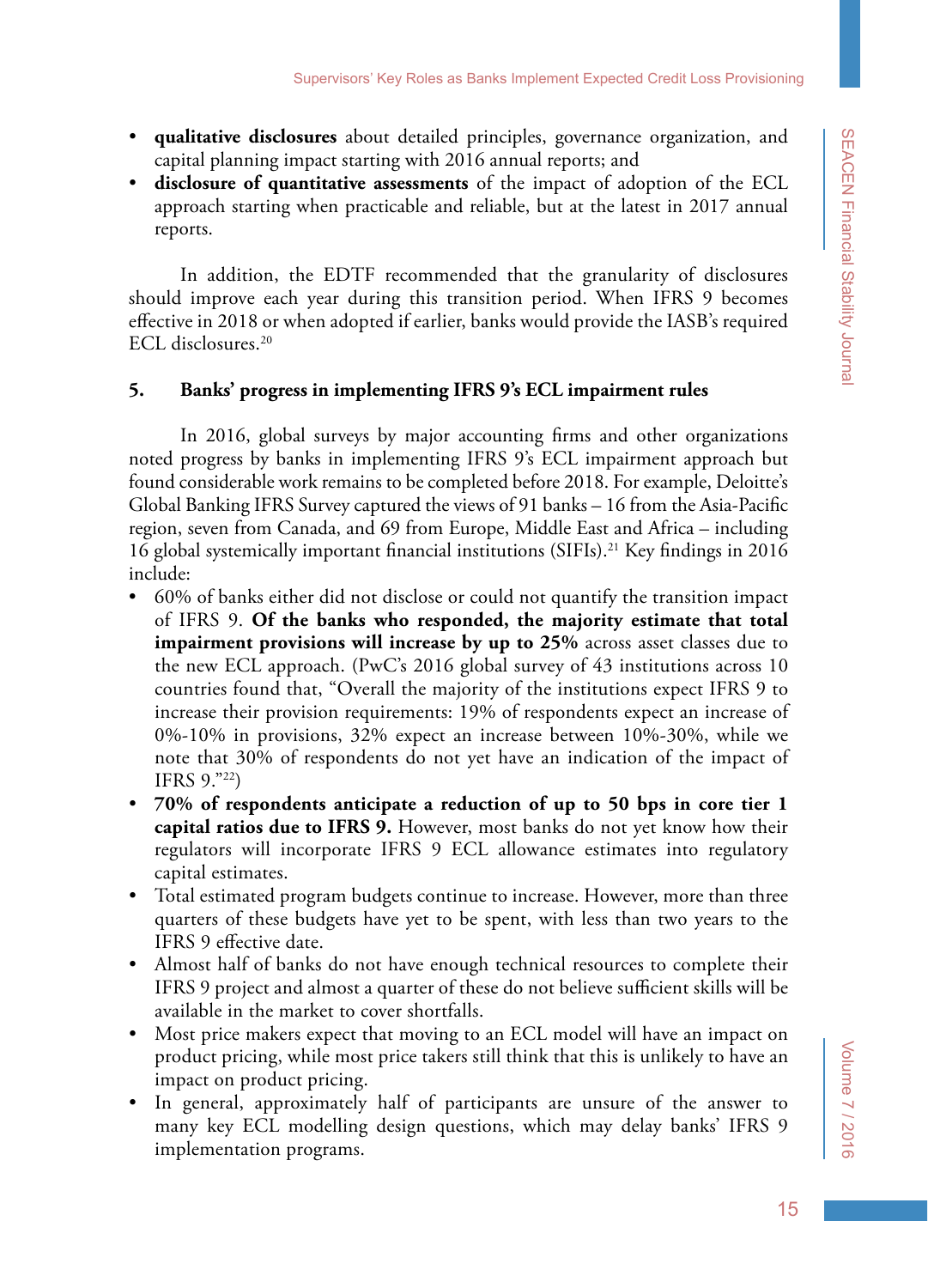- Data quality and the availability of the origination lifetime PD (needed as part of the assessment to determine whether a significant increase in credit risk has occurred) are the biggest data concerns for most banks.
- • Despite IAS 8 requirements and the 2015 EDTF recommendations for improved ECL transition disclosures, over 40% of banks do not plan to disclose quantitative information before 2018. (Ernst & Young's 2016 survey of 36 top-tier financial institutions worldwide found that "most banks expect to disclose a first quantitative impact assessment to the markets during 2017." Of the 36 surveyed banks, 28 have already implemented the EDTF's 2012 recommendations but only 23 plan to implement the EDTF's recommended ECL disclosures.<sup>23</sup>)

In addition, in November 2016, the European Banking Authority (EBA) published its report on the IFRS 9 implementation progress of over 50 financial institutions across the European Economic Area.<sup>24</sup> The survey was launched in January 2016 and found many of the same broad types of issues related to banks' implementation progress that had been noted in the global surveys summarized above.

- The EBA found that the involvement of some key stakeholders in IFRS 9 implementation seemed limited currently and that sufficient resources needed to be assigned by banks to ensure high quality implementation. As the implementation process requires collaboration between different departments within banks, key functions should be involved in this effort, including senior credit risk experts, audit committees and the board of directors.
- While noting that quantitative estimates provided by survey respondents were preliminary, the EBA report estimated the increase of loan loss provisions compared to the current levels of provisions under IAS 39 will be 18% on average and up to 30% for 86% (75th percentile) of respondents. CET1 and total capital ratios are estimated to decrease, on average, by 59 bps and 45 bps respectively. CET1 and total capital ratios are estimated to decrease by up to 75 bps for 79% of respondents (75th percentile).

These summary survey results indicate a need for central banks and other prudential authorities to become more active in encouraging banks in their jurisdictions to devote more resources to implement ECL provisioning requirements in a more robust, consistent and transparent manner.

### **6. How supervisors can promote robust implementation of IFRS 9 ECL impairment rules**

The BCBS recognizes that banking supervisors have a strong interest in promoting the use of sound credit risk and provisioning practices by banks. Experience during financial crises has shown that poor credit quality and deficient credit risk assessment and measurement practices for accounting and capital purposes are significant causes of bank failures. Delays in identifying, measuring and recognizing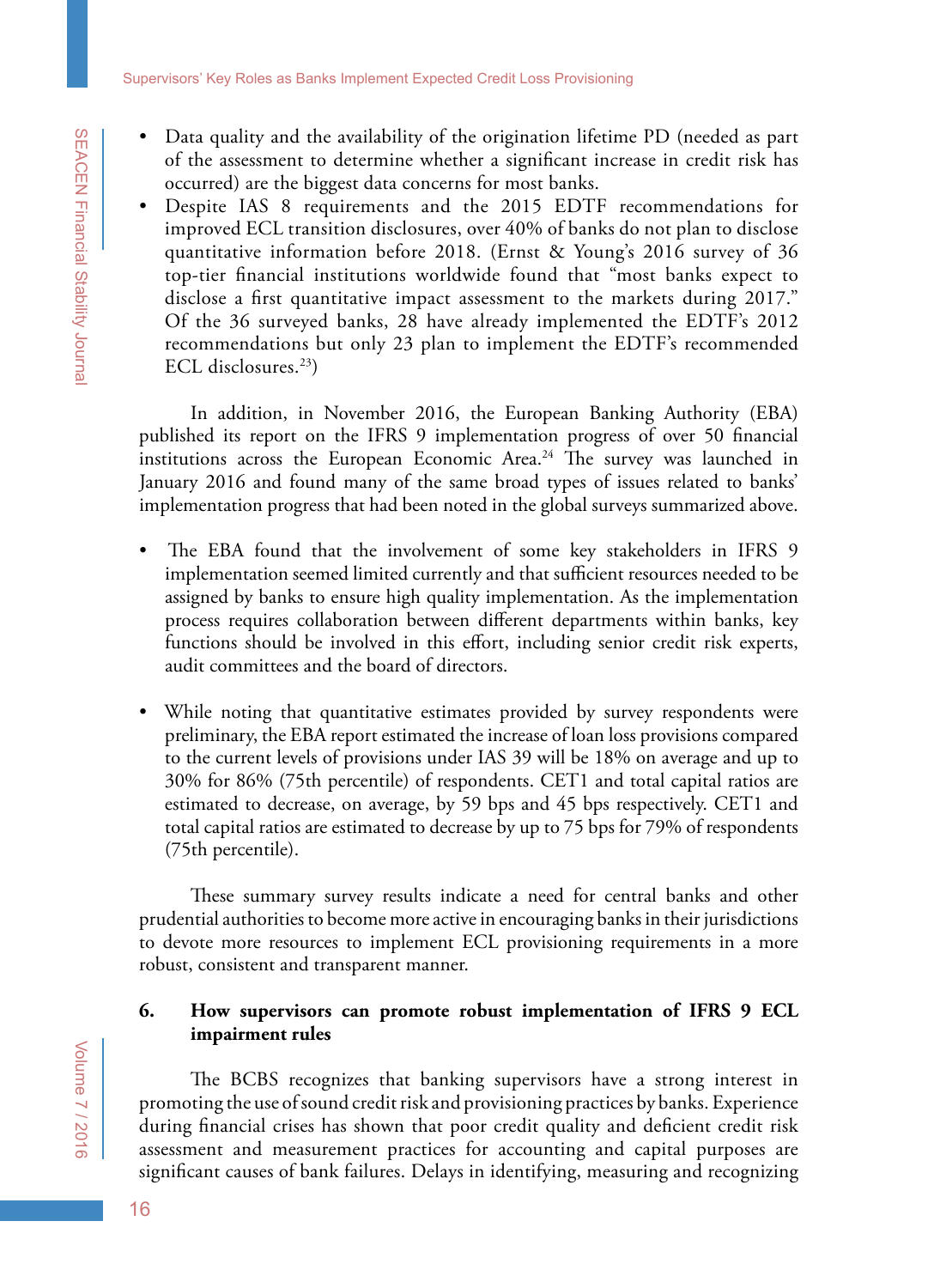increases in credit risk can aggravate and prolong bank problems. Inadequate credit risk policies may lead to delayed recognition and measurement of increases in credit risk, which adversely affects banks' capital adequacy and provisioning and hampers proper credit risk management. Supervisors expect banks to provide useful public disclosures about credit risk exposures, credit risk management, provisioning and related matters to bring about transparency that facilitates market discipline.<sup>25</sup> Principles 17, 18 and 28 of the Basel Core Principles emphasize that banks must have adequate credit risk management processes, including prudent policies and processes to identify, measure, evaluate, monitor, report and control or mitigate credit risk on a timely basis, and covering the full credit life cycle. Furthermore, adequate bank policies and processes must be in place for the timely identification and management of problem assets, and the maintenance of adequate provisions and public disclosures.<sup>26</sup>

My earlier article in this journal discussed how prudential authorities had a key role in encouraging accounting standards setters to issue the new ECL accounting standards. Central banks and other prudential authorities can also have a very important role in promoting high quality bank implementation practices through their banking supervisory activities in a manner that compliments the efforts of accounting standards setters.<sup>27</sup> For example, prudential authorities can promote high quality implementation practices through the following activities with key stakeholders:

- **1. Encourage industry and supervisory participation in seminars and dialogue about the new standards and their implementation**. Leaders as well as technical experts at supervisory authorities and banks need to understand the new ECL standards; bank implementation strategies, and needed systems, controls, governance, reasonable and supportable forward-looking information, write-off policies, and related issues; and implications for capital adequacy, supervisory reporting and public disclosures. Prudential authorities should ensure periodic training programs for their officials and supervisory experts, but should also encourage and participate in periodic industry seminars and roundtables on key implementation topics. Participating in these programs can also help foster dialogue about important issues arising during the transition period. For example, in the U.S. the Federal Reserve Board (FRB), Office of the Comptroller of the Currency (OCC), and the Federal Deposit Insurance Corporation (FDIC) (collectively, the U.S. banking agencies) have taken a leading role in encouraging attention by banks, auditors, and supervisory teams to the FASB's Current Expected Credit Loss approach (CECL) not only this year when the final standard was published but also for many years before its issuance.<sup>28</sup>
- **2. Require banks to periodically present updates that will enable supervisors to monitor their ECL implementation strategies and efforts, and related timetables and understand their implementation challenges.** For example, the ECB announced earlier this year that it would be undertaking a review of IFRS 9 implementation practices. Also, certain supervisors in the Asia-Pacific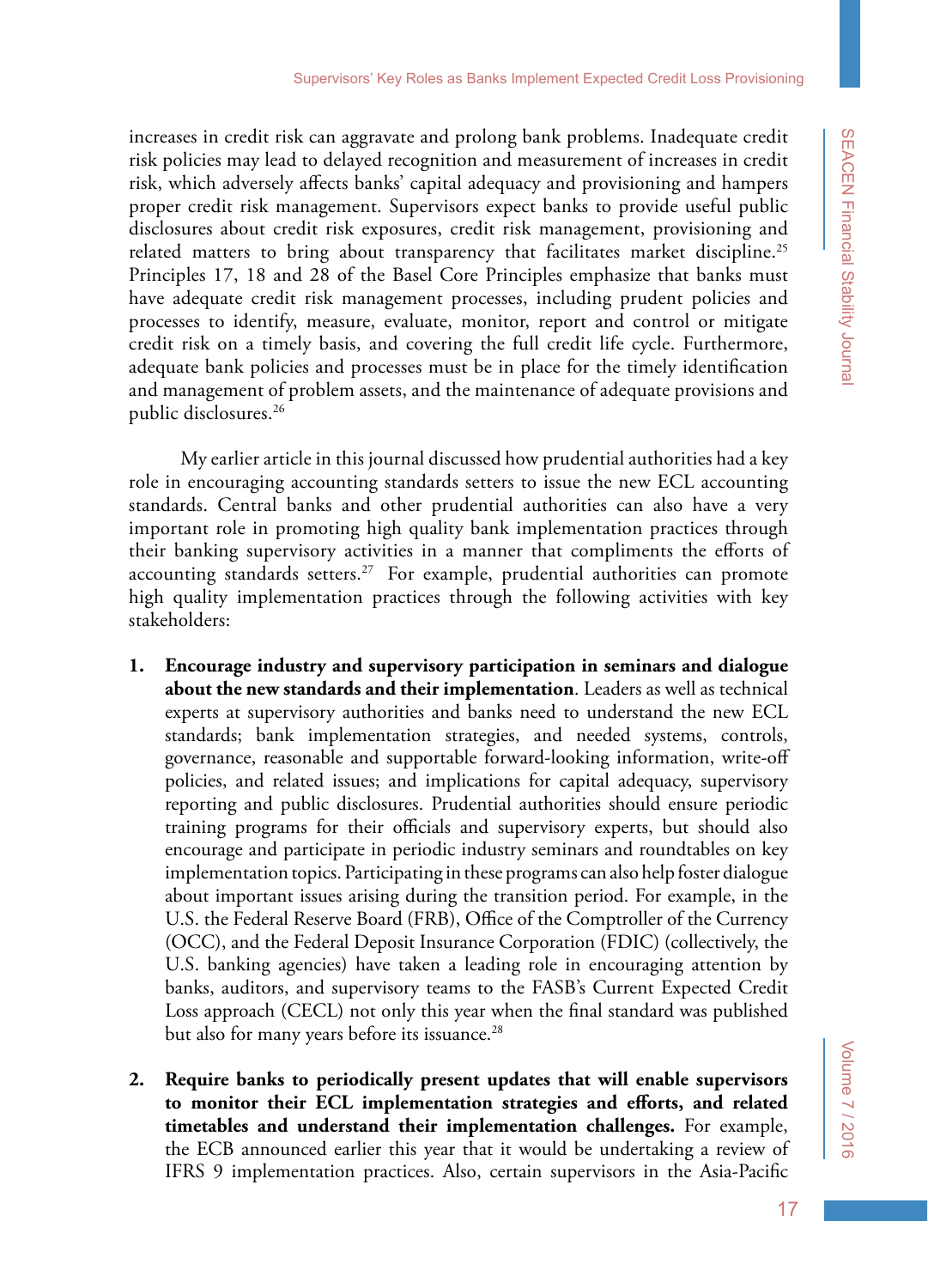region have asked domestic and foreign banks to provide them with qualitative and quantitative information on their implementation efforts and the updated estimated impact of the ECL standard, and to meet to discuss these updates. Some supervisors have also incorporated IFRS 9 implementation reviews into their follow up with banks about asset quality reviews (AQRs).

- **3. Encourage those charged with bank governance to achieve a greater understanding of IFRS 9 and related implementation efforts and to be more active in discussing these matters during meetings of the Board of Directors (or its equivalent) and its Risk and Audit Committees.** In addition to the principles and other guidance in the BCBS supervisory guidance previously discussed, those charged with governance may find useful the paper published by the Global Public Policy Committee (GPPC) on implementation of IFRS 9's impairment requirements.<sup>29</sup> The paper includes recommendations on governance and controls, and factors affecting the selection of modelling approaches and transition approaches. It also includes 10 questions that audit committees of SIFIs and other institutions can use to focus their discussions with management about implementation efforts. These 10 questions address the following four broad topic areas:
	- Important IFRS 9 decisions and interpretations;
	- Sophistication of ECL modelling;
	- • Key systems and controls; and
	- Transparency to support effective internal governance and market discipline.
- **4. Encourage auditors to achieve a greater understanding of IFRS 9 and related implementation efforts and supervisory guidance, and supervisors should gain a better understanding of auditor roles, meeting with them when appropriate. This could be helpful in encouraging an improvement in the quality of bank auditor practices.** As previously mentioned, the BCBS supervisory guidance recognizes that supervisors may make use of the work performed by banks' internal and external auditors in reviewing banks' credit risk assessment and ECL measurement functions. Thus, it is very important that auditors understand the accounting requirements and supervisory guidance, *and* that supervisors fully understand the role of auditors when determining whether to "rely" on their work, in whole or in part. The following documents could be helpful in this respect:
	- The International Auditing and Assurance Standards Board's (IAASB) ISA 540 Task Force has been reviewing ECL issues and challenges for external auditors and published a paper setting forth its preliminary views in March 2016. This IAASB paper was developed by a task force comprised of representatives from the IAASB, BCBS, the International Association of Insurance Supervisors, bank auditors, and the Public Company Accounting Oversight Board, the U.S. audit regulator. It highlights audit issues arising from the shift to ECL provisioning approaches, summarizes related audit challenges and provides initial thinking on how these challenges may be addressed under the current International Standards on Auditing (ISA).30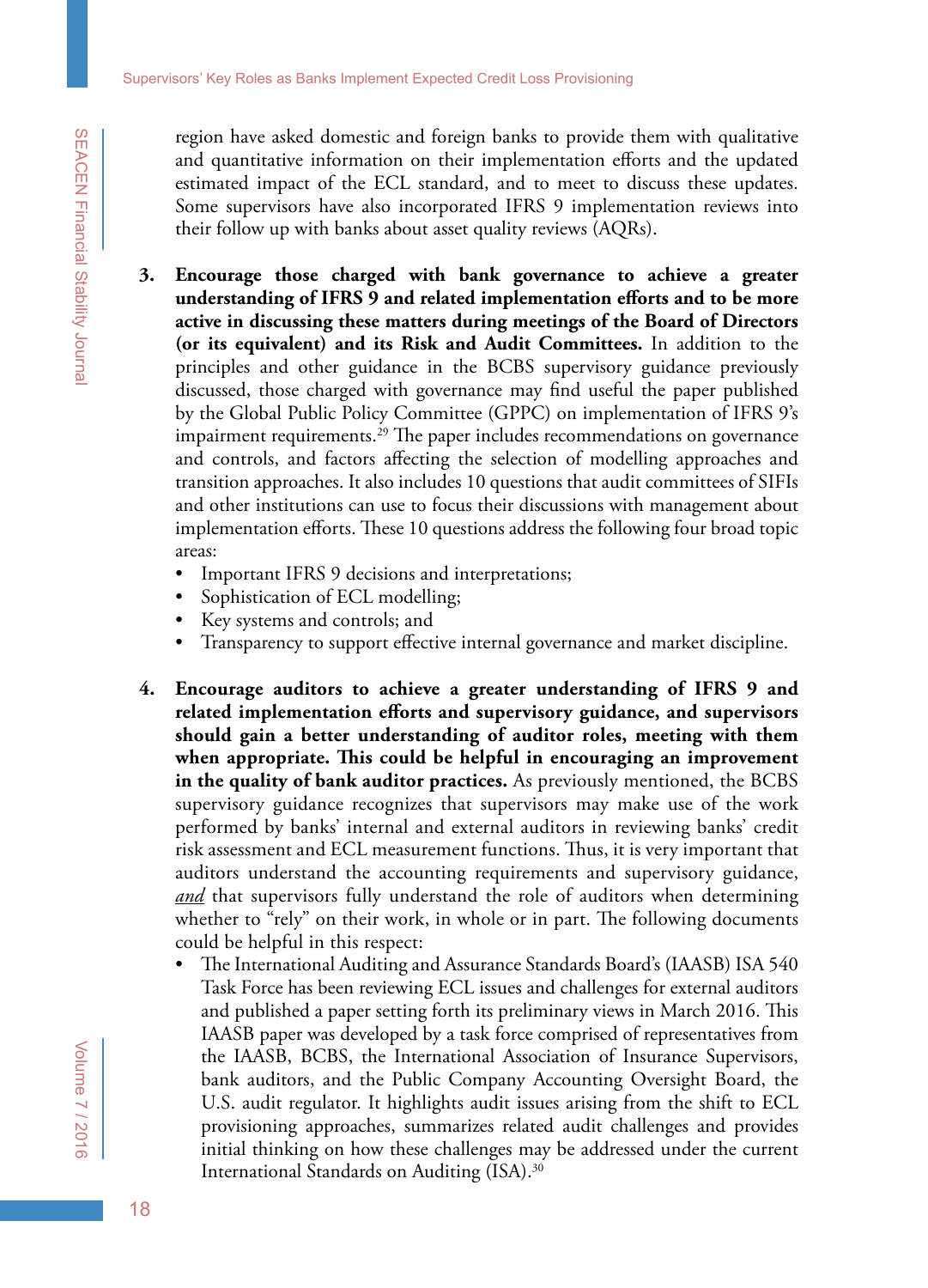- BCBS supervisory guidance on internal audit  $(2012)$  and external audit  $(2014)$ , which includes guidance on audit committee efforts that can contribute to the improvement of audit quality. $31$
- The 2016 report of the International Forum of Independent Audit Regulators (IFIAR) on its 2015 Inspection Findings Survey summarizes key inspection results from the audits of public companies, including SIFIs, and audit firm systems for quality control submitted by 35 IFIAR members in jurisdictions around the world. Inspection findings are deficiencies in audit procedures that indicate that the audit firm did not obtain sufficient appropriate audit evidence to support its opinion on the financial statements. For audits of SIFIs, the survey found the highest number of deficiencies related to (i) internal control testing, (ii) *auditing of loan loss allowances and loan impairments*, (iii) auditing the valuation of investments and securities, and (iv) use of experts and specialists.<sup>32</sup> Furthermore, the problems noted in this report led IFIAR to request the GPPC audit firms to undertake an extensive review of their internal quality control processes for external audits and to substantially reduce these audit quality deficiencies. *Thus, this report by audit regulators can provide supervisors with keen insights about potential problems with bank external auditors' practices involving provisioning that should be rectified.*
- **5. Encourage banks in your jurisdiction to implement the EDTF's 2012 recommended disclosures and its 2015 recommended ECL transition disclosures (during the transition period), as well as the ECL disclosures required by the IASB once IFRS 9 is adopted.** The EDTF's 2012 report includes extensive recommendations for improved bank credit risk disclosures that major investors and banks have agreed are useful, and the EDTF's 2015 report shows how these can be updated for useful and reliable qualitative and quantitative information about the transition to ECL provisioning.<sup>33</sup>
- **6. Consider the impact of ECL requirements on supervisory provisioning matrices, supervisory financial reports, analysis reports, AQRs, stress tests and other tools to ensure that prudential objectives are met.** The potential impacts of the new impairment standards will be important for leaders in the Asia-Pacific region and other regions to carefully evaluate. Research has highlighted that after the Asian financial crisis, many countries in the Asia-Pacific region enhanced their loan loss provisioning requirements by adopting international standards and overlaying these with prudential rules and other requirements that sought to increase provisioning in good times in response to rising levels of credit risk. These requirements have also led to bank provisioning practices that have tended to be countercyclical in nature in many Asian jurisdictions.<sup>34</sup> Care must be taken by prudential authorities so that implementation of the new IASB expected loss provisioning standard will improve transparency while also building on progress in achieving important prudential objectives. For example, prudential authorities will need to understand and address whether revisions should be made to their current national provisioning matrices or other requirements that have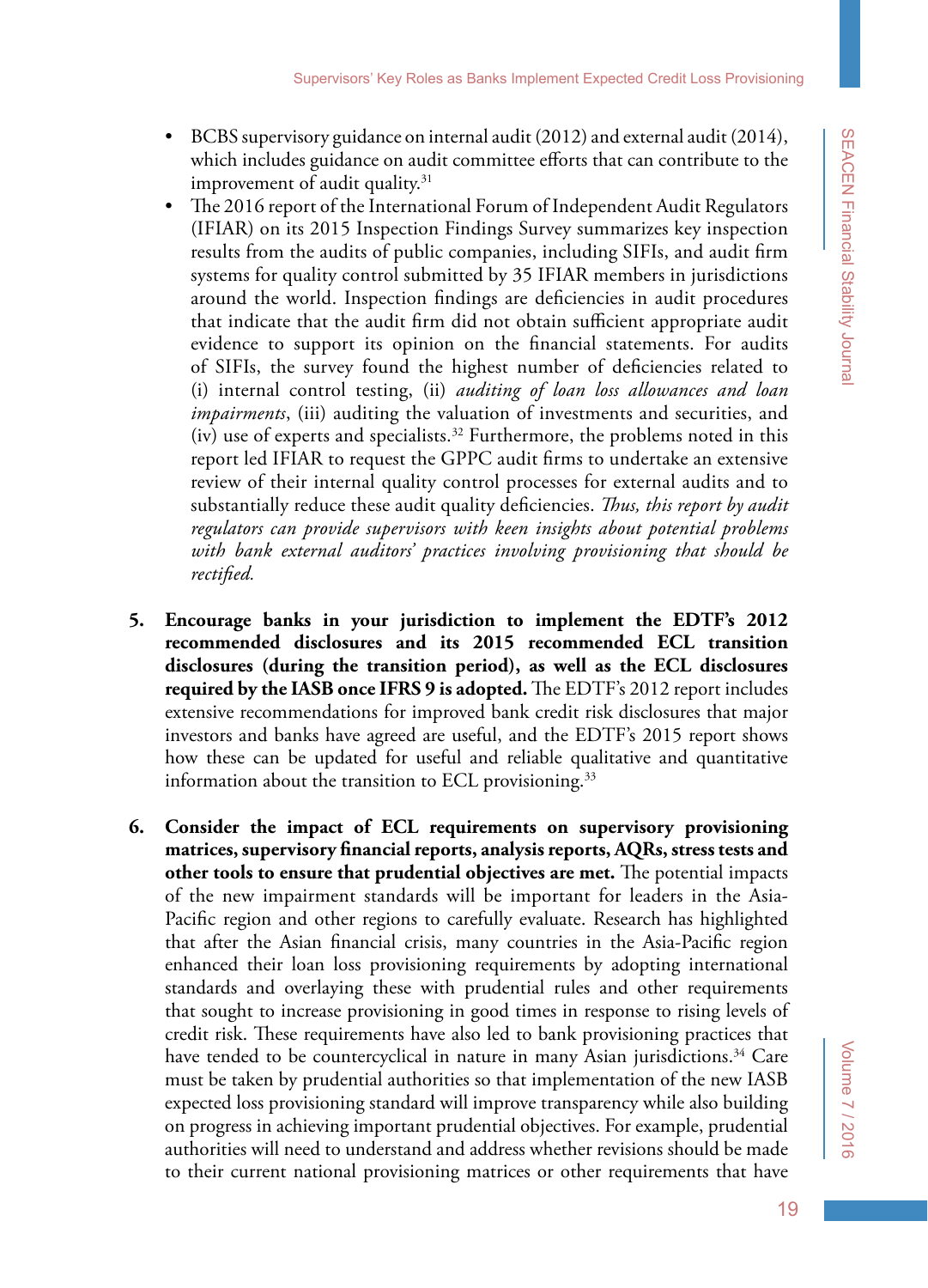contributed in the past to robust provisioning levels. This will be particularly important if surveys or other analyses indicate that the level of provisions of certain banks might be reduced when implementing ECL provisioning.<sup>35</sup> Furthermore, supervisors will need to place more emphasis in their analyses, AQRs, and stress tests on ECL considerations, including on financial assets that are 30 days or more past due since there is a rebuttable presumption in IFRS 9 that a significant increase in credit risk has occurred for those exposures, resulting in the recognition of lifetime ECL. In addition, in jurisdictions not requiring nonaccrual treatment for nonperforming assets, supervisors should consider requiring that banks' supervisory reports and public disclosures provide both (1) the amount of interest income accrued on nonperforming assets and (2) the cash interest income received on nonperforming assets to provide incentives to appropriately recognize interest income and provisions for these exposures and to provide incentives for certain banks to implement more effective strategies for reducing their nonperforming assets.

**7. Working with banks, the BCBS, accounting standard setters, investors, and auditors, consider how to achieve important transparency goals and prudential objectives while also reducing the regulatory burden associated with ECL provisioning.** The move to ECL provisioning by accounting standard setters is an important step forward in addressing the weakness identified during the global financial crisis that credit loss recognition was too little, too late. The development of ECL approaches is also consistent with the April 2009 call by the G20 Leaders for accounting standard setters to "strengthen accounting recognition of loan loss provisions by incorporating a broader range of credit information."36 In this respect, the underlying principles supporting IFRS 9's ECL approach are broadly reasonable and are an improvement over IAS 39. However, the adoption of IFRS 9 will require significant enhancements to banks' governance and management engagement, data, systems and controls, and quantitative models, resulting in more complexity and volatility in reporting, and substantial investments by banks. This move to ECL approaches requires significant updates to models beyond those used for regulatory capital purposes at a time when the BCBS has been exploring ways to reduce undue dependence on models for certain capital adequacy purposes.37 *Are there ways to achieve the transparency principles underlying IFRS 9 and the BCBS' desire for*  robust credit risk management and provisioning practices, while at the same time *reducing unnecessary burden on banks, including smaller institutions?* This topic is quite complex and beyond the scope of this article, but given the significant systems and modelling updates and investments involved, it would be worthy of future constructive dialogue between banks, the BCBS, IASB, investors and auditors.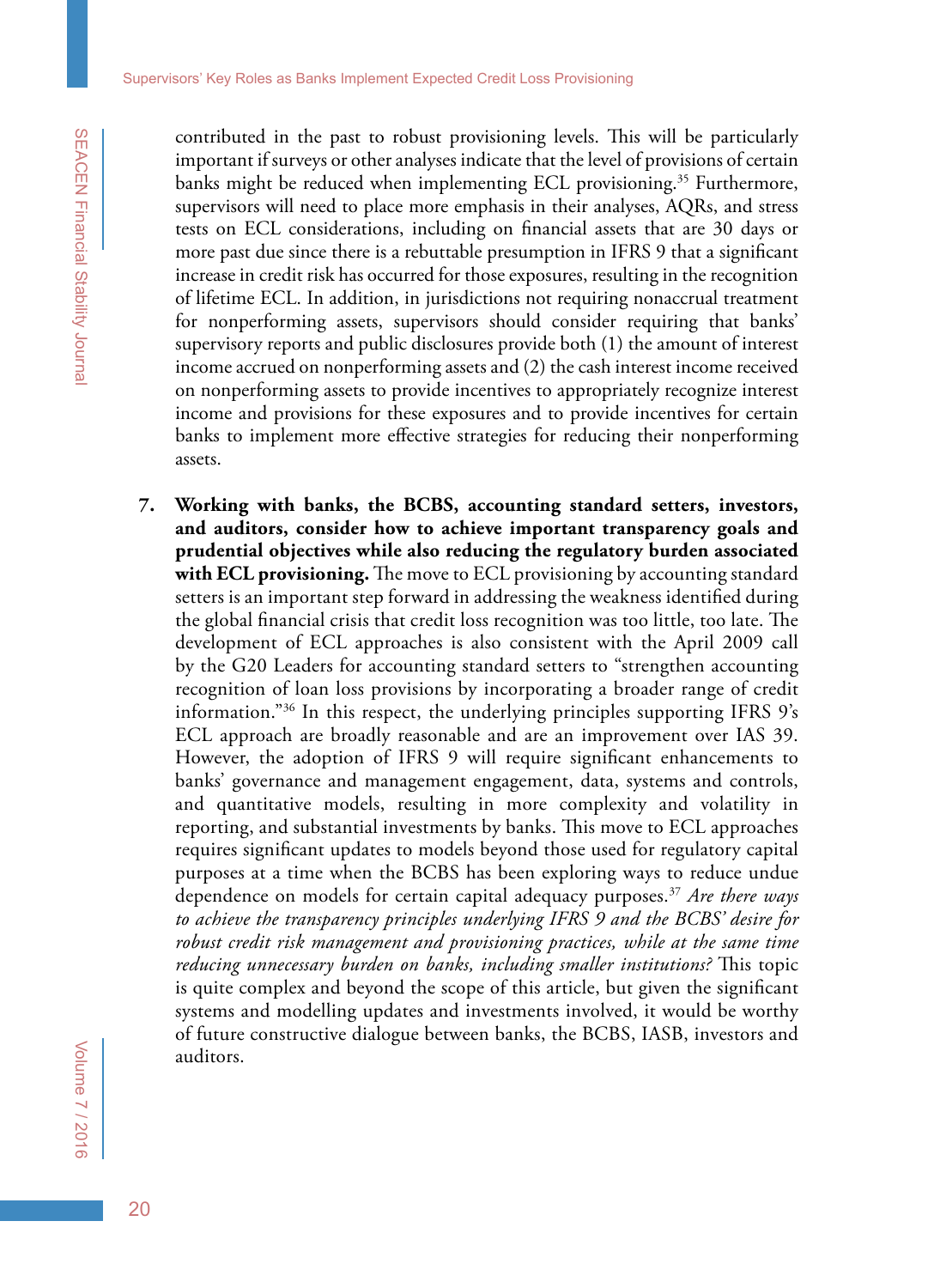The new era of expected credit loss provisioning will arrive soon and significant transition efforts are underway by banks, supervisors and auditors. Implementation of the new ECL impairment standards should improve transparency to investors and help banks' financial reporting of credit losses to better reflect the emerging risks inherent in their loan portfolios. Important BCBS consultation documents on capital treatment, once finalized, and the BCBS December 2015 supervisory guidance on ECL provisioning will help guide banks and supervisors during the transition period and the initial years of implementation. Supervisors can also be proactive in promoting sound practices by key stakeholders that will contribute to high quality implementation of credit risk management and robust ECL provisioning. Working with the banking industry, accounting standards setters, investors and auditors, supervisors can have a significant role in helping to secure the potential benefits of the new ECL provisioning regime in ways that enhance transparency and risk management, and reduce undue burdens on banks.

**Gerald A. Edwards, Jr.,** Chairman, JaeBre Dynamics, LLC, has held important positions with both the U.S. Federal Reserve Board and the Financial Stability Board and has served as an expert adviser to the International Monetary Fund for technical assistance and FSAP missions. He retired in 2013 with over 30 years' experience from the U.S. Federal Reserve Board's Division of Banking Supervision & Regulation in Washington, DC, USA, where he most recently held the official position of Senior Adviser and had served earlier as Associate Director and Chief Accountant. Previously, from mid-2005 to end-2012, he served as Senior Advisor on Accounting and Auditing Policy with the Financial Stability Board (FSB, and its predecessor, the Financial Stability Forum), with a dual senior advisory role with the Basel Committee's Accounting Task Force, at the Bank for International Settlements (BIS) in Basel, Switzerland. He was heavily involved in the international efforts to address the global financial crisis and its aftermath and participated in the development of international policy recommendations to promote financial stability. He also co-chaired the Basel Committee's High Level Working Group on the G20 Accounting Recommendations from 2009 to 2012. In addition, He served as the FSB's representative on the IASB-FASB Financial Crisis Advisory Group and on other key accounting and auditing advisory groups. He has also developed seminars and assessments about ECL provisioning for central banks and international organizations.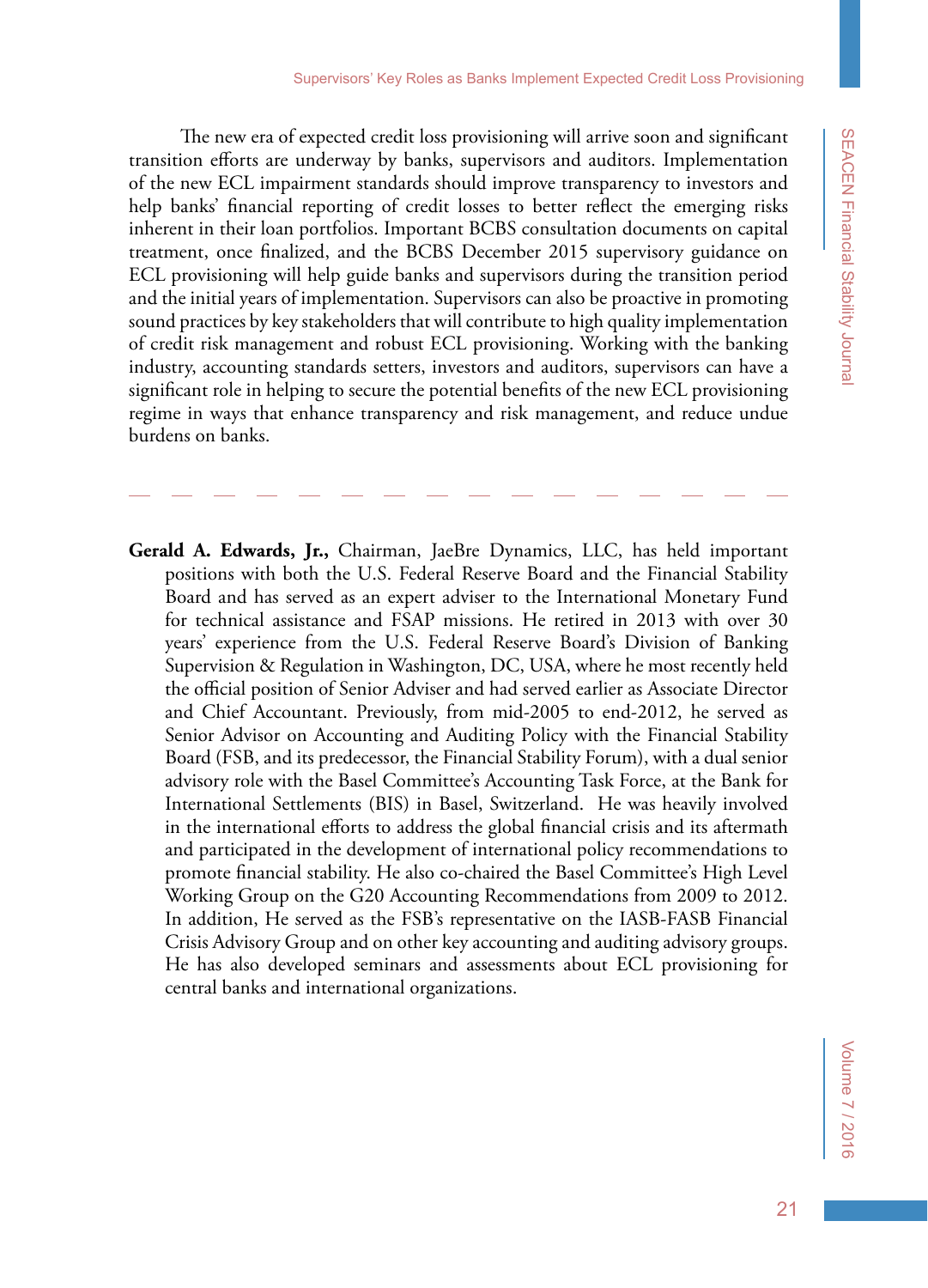### **Endnotes**

- 1. IFRS 9 *Financial Instruments*, IASB, July 2014. IFRS 9 also includes new rules for classification and measurement of financial instruments and hedge accounting.
- 2. Accounting Standards Update No. 2016-13, *Financial Instruments—Credit Losses (Topic 326): Measurement of Credit Losses on Financial Instruments*, FASB, June 2016. The FASB standard refers to its new provisioning approach as being based on "current expected credit losses" or "CECL."
- 3. My earlier article in this Journal in May 2014, *The Upcoming New Era of Expected Loss Provisioning*, addressed key efforts of the G20, Financial Stability Board (FSB and its predecessor, the Financial Stability Forum, or FSF) and BCBS that encouraged the development of these new standards, summarized the IASB and FASB approaches (and why convergence was not achieved) and explored their potential impacts and implementation challenges before IFRS 9 was published. See [www.seacen.org/products/702003-100340-PDF.pdf.](http://www.seacen.org/products/702003-100340-PDF.pdf)
- 4. Moreover, questions were raised about whether the incurred loss model contributed to procyclicality. This topic and related FSB and BCBS efforts to address this matter and encourage improvements to provisioning standards are discussed more extensively in my earlier article.
- 5. IFRS 9 applies the same impairment approach to all financial assets that are subject to impairment accounting, thus removing a source of current complexity.
- 6. Project Summary: *IFRS 9 Financial Instruments*, IASB, July 2014.
- 7. Staff Discussion Note (SDN/15/19): *A Strategy for Resolving Europe's Problem Loans*, IMF, September 2015. See [www.imf.org/external/pubs/ft/sdn/2015/](http://www.imf.org/external/pubs/ft/sdn/2015/sdn1519.pdf) [sdn1519.pdf](http://www.imf.org/external/pubs/ft/sdn/2015/sdn1519.pdf).
- *8. Draft guidance to banks on non-performing loans*, ECB, September 2016. See Annex 7 in [www.bankingsupervision.europa.eu/legalframework/publiccons/pdf/](http://www.bankingsupervision.europa.eu/legalframework/publiccons/pdf/npl/npl_guidance.en.pdf) [npl/npl\\_guidance.en.pdf](http://www.bankingsupervision.europa.eu/legalframework/publiccons/pdf/npl/npl_guidance.en.pdf).
- 9. IFRS 9 also includes more extensive guidance on write-offs than IAS 39 by requiring write-offs when the bank has no reasonable expectations of recovering a financial asset in its entirety or a portion thereof (and related disclosures), but it does not specify the number of days past due or other information often considered by banks as a basis for loan write-offs. Generally, the FASB CECL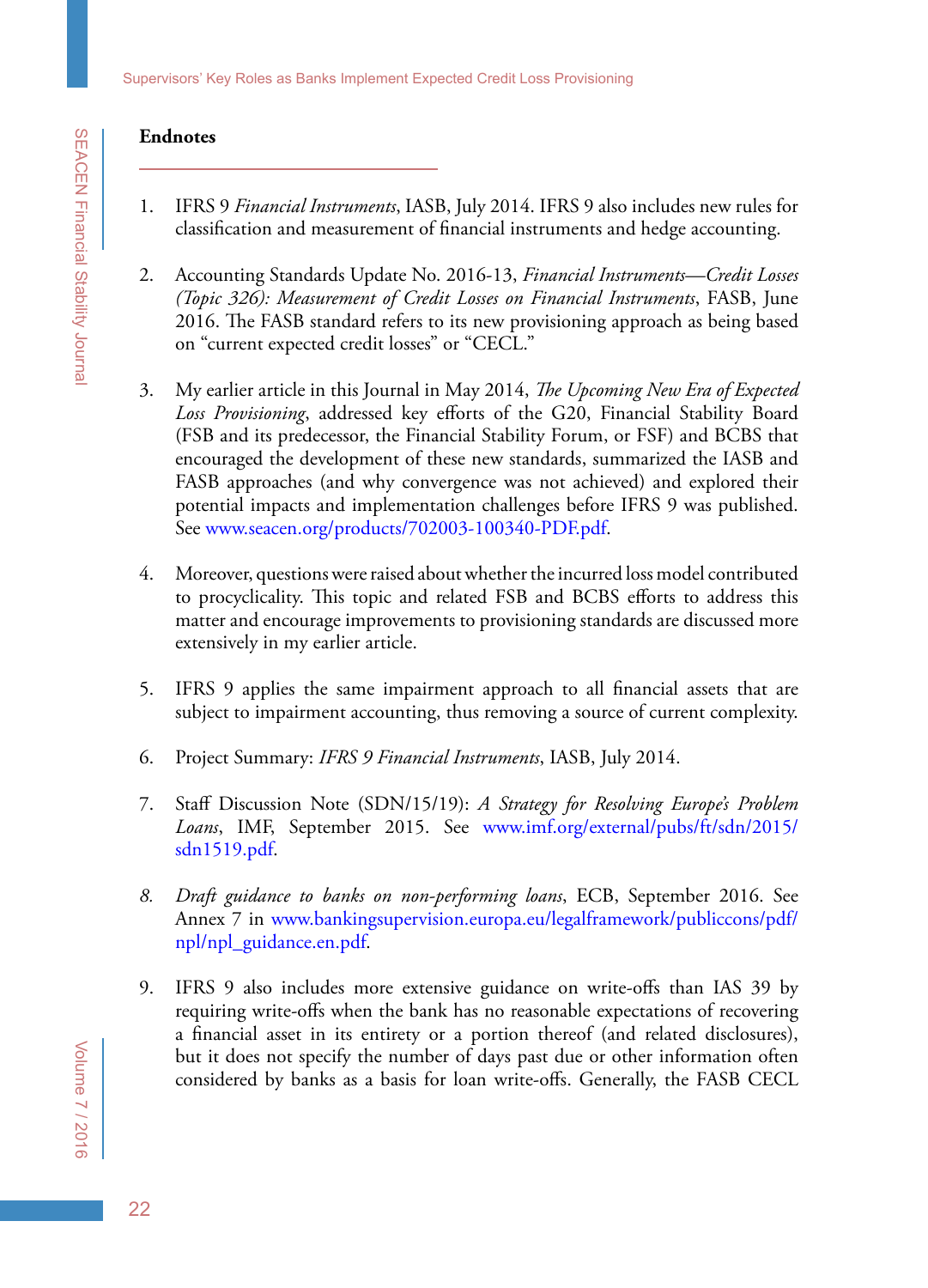standard allows write-offs to continue to be made under banking practices for writing off uncollectible loans -- practices that have been shaped in large part by U.S. supervisory guidance and practices. U.S. GAAP and bank supervisory financial reports (e.g., FFIEC Reports of Condition and Income ["Call Reports"], and FR Y-9C reports for holding companies) require extensive public disclosures about bank write-offs.

- 10. *Guidance on credit risk and accounting for expected credit losses*, BCBS, December 2015. The consultative version of the guidance had been published in February 2015.
- 11. *Regulatory treatment of accounting provisions interim approach and transitional arrangements*, BCBS, October 2015, and *Regulatory treatment of accounting provisions*, BCBS, October 2016.
- 12. *Sound credit risk assessment and valuation for loans*, BCBS, June 2006.
- 13. Under both IASB and FASB ECL standards, the use of a PD/LGD method to measure ECL is not required and other methods can be used (e.g., a loss rate method).
- 14. *Regulatory treatment of accounting provisions interim approach and transitional arrangements*, BCBS, October 2016; and *Regulatory treatment of accounting provisions*, BCBS, October 2016.
- 15. As previously mentioned, IFRS 9 will be effective in 2018 and the FASB's CECL standard will be effective starting in 2020 for listed companies and 2021 for all other firms.
- 16. Many large banks are implementing the recommendations of the FSB's Enhanced Disclosure Task Force, issued in October 2012, to improve their risk disclosure practices and transparency to investors. See [www.financialstabilityboard.org/](http://www.financialstabilityboard.org/press/pr_121029.pdf) [press/pr\\_121029.pdf.](http://www.financialstabilityboard.org/press/pr_121029.pdf)
- 17. *2015 Progress Report on Implementation of the EDTF Principles and Recommendations*, EDTF, December 2015. See [www.fsb.org/2015/12/2015-progress](http://www.fsb.org/2015/12/2015-progress-report-on-implementation-of-the-edtf-principles-and-recommendations/)[report-on-implementation-of-the-edtf-principles-and-recommendations/](http://www.fsb.org/2015/12/2015-progress-report-on-implementation-of-the-edtf-principles-and-recommendations/).
- 18. *Impact of Expected Credit Loss Approaches on Bank Risk Disclosures*, EDTF, November 30, 2015. See [www.fsb.org/2015/12/impact-of-expected-credit-loss](http://www.fsb.org/2015/12/impact-of-expected-credit-loss-approaches-on-bank-risk-disclosures/)[approaches-on-bank-risk-disclosures/.](http://www.fsb.org/2015/12/impact-of-expected-credit-loss-approaches-on-bank-risk-disclosures/)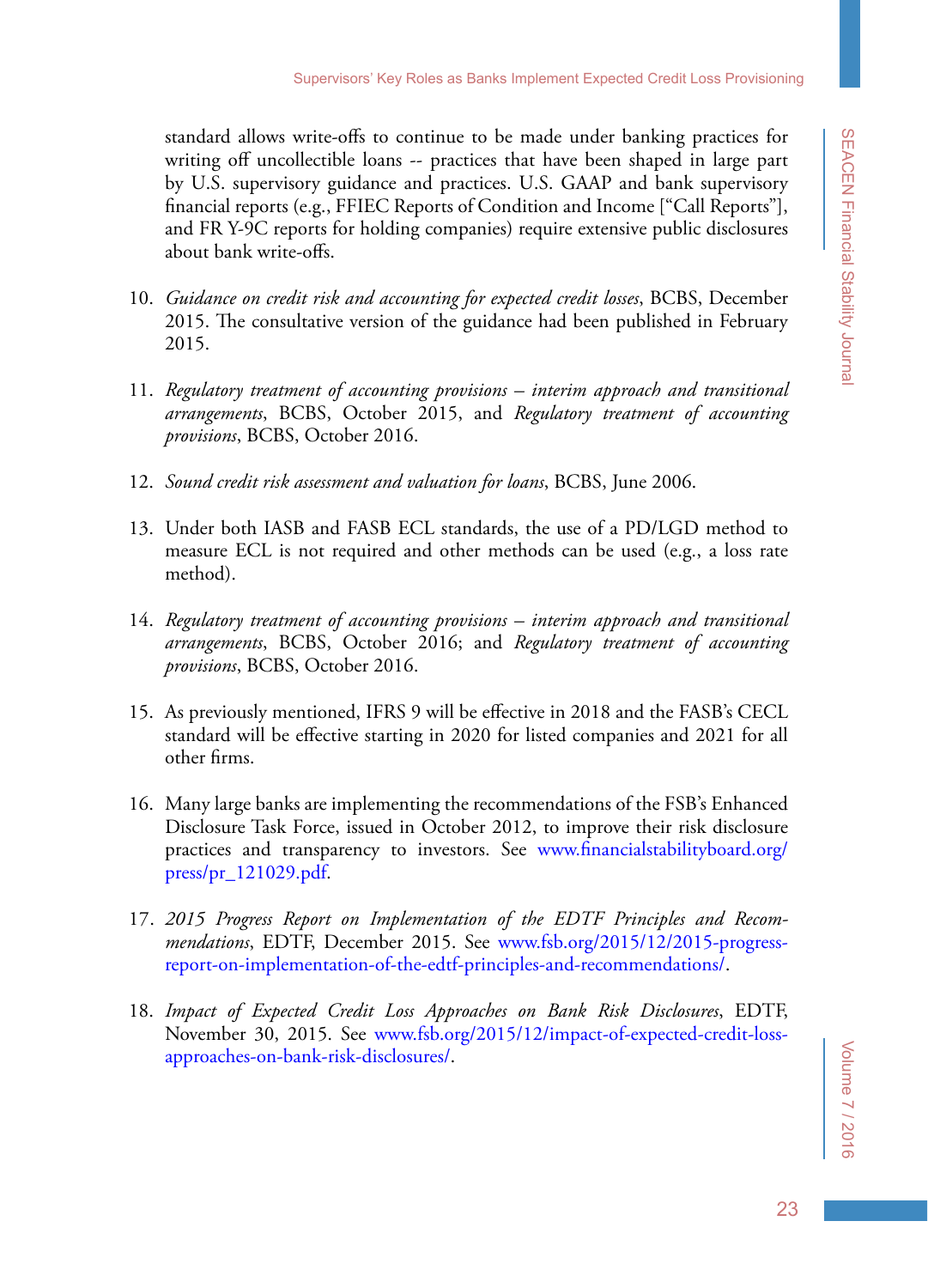- 19. In making these recommendations, the EDTF understood that paragraph 30 of IAS 8 applies when an entity has not yet applied a new IFRS that has been issued but is not yet effective, with expectations for disclosure of information on expected impacts of the new standard, if reasonably estimable. Likewise, there are also U.S. requirements regarding disclosures about impending accounting changes (e.g., SEC SAB Topic 11-M) and other jurisdictional requirements. The EDTF recognized that these requirements continue to apply although they typically do not require the full range of specific useful information investors desire, as set forth in the EDTF's ECL transition disclosure recommendations.
- 20. A similar approach, adjusted for the applicable transition period years, would be used for banks subject to U.S. GAAP, including FASB's CECL standard.
- 21. *Sixth Global IFRS Banking Survey No time like the present*, Deloitte, May 2016.
- 22. *IFRS 9: Impairment Global banking industry benchmark*, PricewaterhouseCoopers UK, May 2016*.*
- 23. *EY IFRS 9 impairment banking survey*, Ernst & Young, 2016.
- 24. *"Report on results from the EBA impact assessment of IFRS 9,"* EBA, November 2016. See the report at: [www.eba.europa.eu/documents/10180/1360107/EBA+](www.eba.europa.eu/documents/10180/1360107/EBA%2BReport%2Bon%2Bimpact%2Bassessment%2Bof%2BIFRS9) [Report+on+impact+assessment+of+IFRS9.](www.eba.europa.eu/documents/10180/1360107/EBA%2BReport%2Bon%2Bimpact%2Bassessment%2Bof%2BIFRS9)
- 25. *Guidance on credit risk and accounting for expected credit losses*, BCBS, December 2015.
- 26. *Core Principles for Effective Banking Supervision*, BCBS, September 2012.
- 27. These supervisory activities focus on encouraging *sound implementation practices* and not on developing accounting standards or interpretations, so they do not infringe on the roles and independence of accounting standard setters. In my experience, such carefully developed, sound activities are appreciated by accounting standard setters and securities regulators.
- 28. For example, in September 2016, the U.S. accountancy association, the American Institute of Certified Public Accountants (AICPA), held a three-day national banking conference with over 1,400 in attendance and nearly 80% of the sessions were about the CECL standard and key implementation issues, with U.S. banking agency experts participating as speakers and attendees. Earlier, Thomas Curry, the U.S. Comptroller of the Currency, gave the keynote speech at the 2013 AICPA national conference and included remarks about the importance of CECL provisioning. The U.S. banking agencies also hold substantial interagency and agency-only conferences for their supervisory teams that address key implementation issues.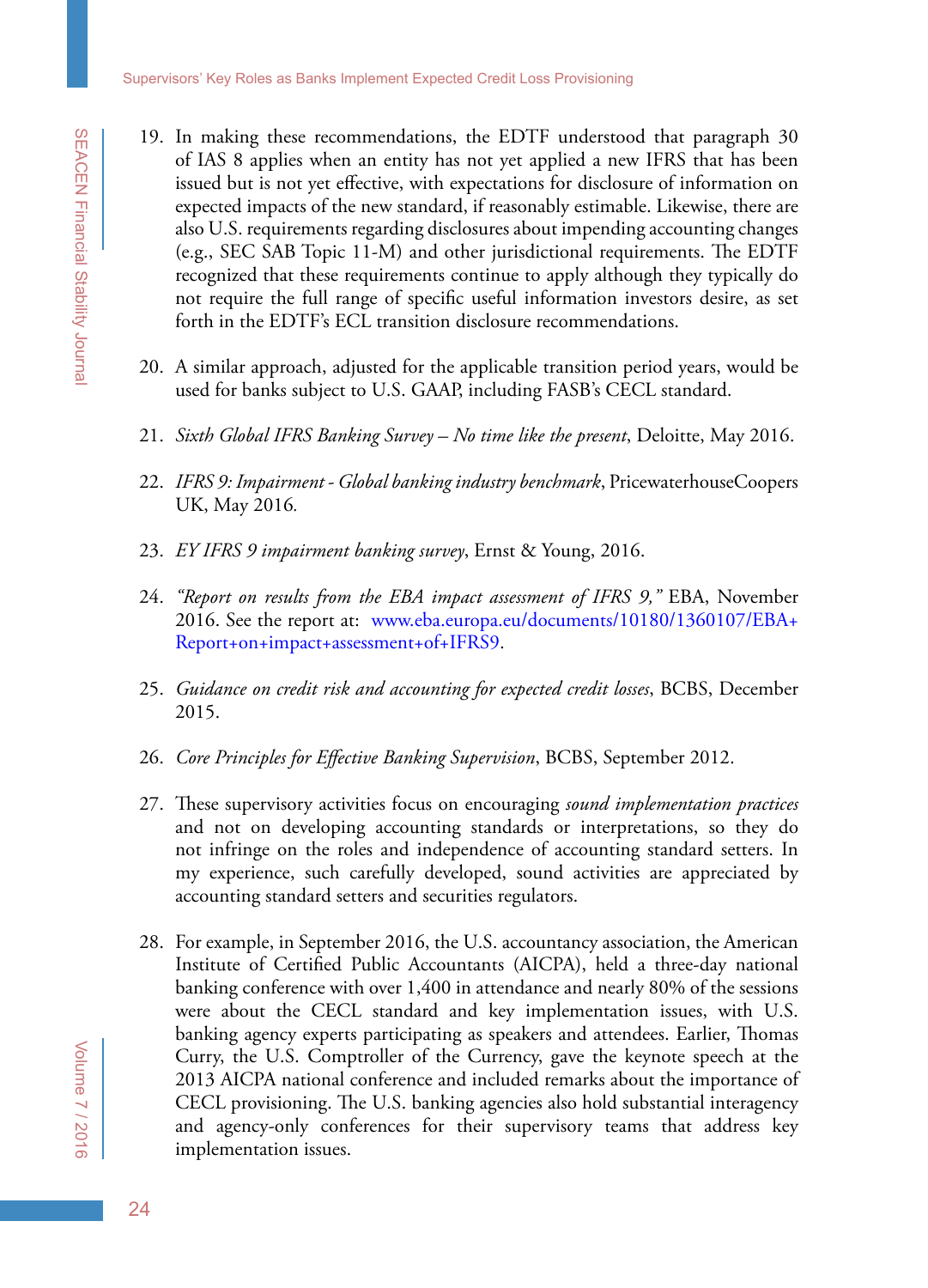- 29. *The implementation of IFRS 9 impairment requirements by banks -- Considerations for those charged with governance of systemically important banks*, Global Public Policy Committee, June 2016. The Global Public Policy Committee ("GPPC") is the global forum of representatives from the six largest international accounting networks - BDO, Deloitte, EY, Grant Thornton, KPMG, and PwC. Its public interest objective is to enhance quality in auditing and financial reporting.
- 30. *Project to Revise ISA 540 (An Update on the Project and Initial Thinking on the Auditing Challenges Arising from the Adoption of Expected Credit Loss Models)*, IAASB, March 2016.
- 31. *The internal audit function in banks*, BCBS, June 2012 (available at [www.bis.org/](http://www.bis.org/publ/bcbs223.pdf)) [publ/bcbs223.pdf\)](http://www.bis.org/publ/bcbs223.pdf)); and *External audits of banks*, BCBS, March 2014 (available at [www.bis.org/publ/bcbs280.pdf](http://www.bis.org/publ/bcbs280.pdf)). Consistent with the BCBS external auditor policy, supervisors should also have discussions about these provisioning and audit quality matters with audit regulators when appropriate. While very informative and helpful, unfortunately, the above BCBS policies were issued before IFRS 9 was published and have not yet been updated for ECL provisioning considerations.
- 32. *Report on 2015 Survey of Inspections Findings*, IFIAR, March 2016. (See the report at the following link: [www.ifiar.org/IFIAR/media/Documents/General/](http://www.ifiar.org/IFIAR/media/Documents/General/About%20Us/IFIAR-2015-Survey-of-Inspection-Findings.pdf) [About%20Us/IFIAR-2015-Survey-of-Inspection-Findings.pdf.](http://www.ifiar.org/IFIAR/media/Documents/General/About%20Us/IFIAR-2015-Survey-of-Inspection-Findings.pdf))
- 33. See the earlier section of this article for links to these important EDTF reports.
- 34. *Loan loss provisioning practices of Asian banks*, Frank Packer and Haibin Zhu, BIS Working Paper No. 375, April 2012.
- 35. In October 2016, Fitch Ratings published an alert that transition to IFRS 9, or its local equivalent, is likely to create operational challenges across many of Asia-Pacific's (APAC) banking systems, leading to a negative initial effect on capital, and potentially raise the volatility of earnings and regulatory capital ratios. However, Fitch stated that "…there are some countries in the region where the financial impact of IFRS 9 for banks could be softened by *regulatory framework practices*. These include Australia, Hong Kong, Korea, Malaysia, the Philippines, Singapore and Taiwan. Banks will still face provisioning pressures in these markets, but their current regulatory frameworks either already involve elements of the expectedloss approach or banks hold reserves that regulators did not allow them to fully release when IAS 39 was introduced. Regulators in most of these countries have also been progressively forcing banks to hold higher reserves, which will provide a buffer against potential losses. Nevertheless, the impact from moving to ECL is likely to vary from bank to bank even in the most prepared systems, reflecting the underlying riskiness of their assets and their own internal system capabilities." (*emphasis added*). *IFRS 9 Poses Implementation Challenges for APAC Banks,* Fitch Ratings, October 2016.